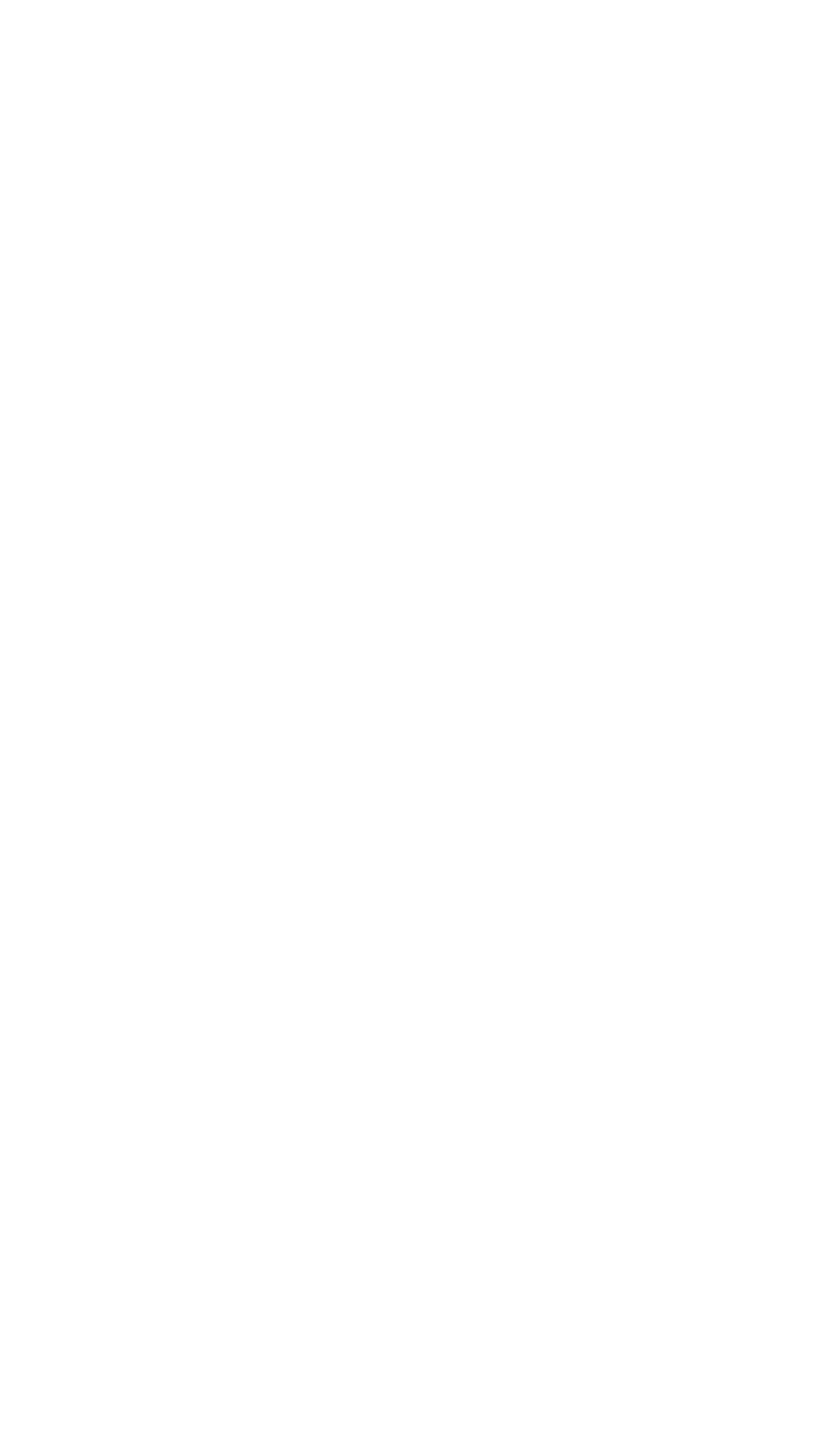# **TABLE OF CONTENTS**

| A. | <b>INTRODUCTION</b>                                                                                                                                                                                                                                                                                                                                                                                                         | page |
|----|-----------------------------------------------------------------------------------------------------------------------------------------------------------------------------------------------------------------------------------------------------------------------------------------------------------------------------------------------------------------------------------------------------------------------------|------|
|    | 1.<br>$\overline{2}$ .<br>Declaration of Conformity 4<br>3.                                                                                                                                                                                                                                                                                                                                                                 |      |
| B. | SAFETY CONSIDERATIONS 5                                                                                                                                                                                                                                                                                                                                                                                                     |      |
| C. | <b>TECHNICAL DATA</b><br>1.<br>$\overline{2}$ .                                                                                                                                                                                                                                                                                                                                                                             |      |
| D. | <b>MEASUREMENT TECHNIQUES</b><br>Controls and Functions 13<br>1.<br>2.<br>Step by Step Procedures:<br>Measuring DC Volts 15<br>a)<br>Measuring AC Volts 16<br>b)<br>Measuring DC Amps 17<br>C)<br>Measuring AC Amps 18<br>d)<br>Measuring Resistance 19<br>e)<br>Measuring Diodes 20<br>f)<br>Continuity Buzzer 21<br>g)<br>Measuring Capacitance 22<br>h)<br>Measuring Frequency 23<br>i)<br>Component Test 24<br>j)<br>k) |      |
| Ε. | <b>SPECIAL DMM FEATURES &amp; FUNCTIONS  .27</b>                                                                                                                                                                                                                                                                                                                                                                            |      |
| F. | D MODE FEATURES & FUNCTIONS 29                                                                                                                                                                                                                                                                                                                                                                                              |      |
| G. | WAVEFORM MEMORY & SETUP MEMORY 32                                                                                                                                                                                                                                                                                                                                                                                           |      |
| Н. | NORMAL MODE 440 APPLICATIONS 35                                                                                                                                                                                                                                                                                                                                                                                             |      |
| I. | <b>TREND MODE 440 APPLICATIONS</b> 38                                                                                                                                                                                                                                                                                                                                                                                       |      |
| J. | GLITCH CAPTURE 440 APPLICATIONS 39                                                                                                                                                                                                                                                                                                                                                                                          |      |
| K. | <b>ACCESSORIES</b>                                                                                                                                                                                                                                                                                                                                                                                                          |      |
| L  | MAINTENANCE                                                                                                                                                                                                                                                                                                                                                                                                                 |      |
| M. |                                                                                                                                                                                                                                                                                                                                                                                                                             |      |
| N. | TROUBLE SHOOTING GUIDE 44                                                                                                                                                                                                                                                                                                                                                                                                   |      |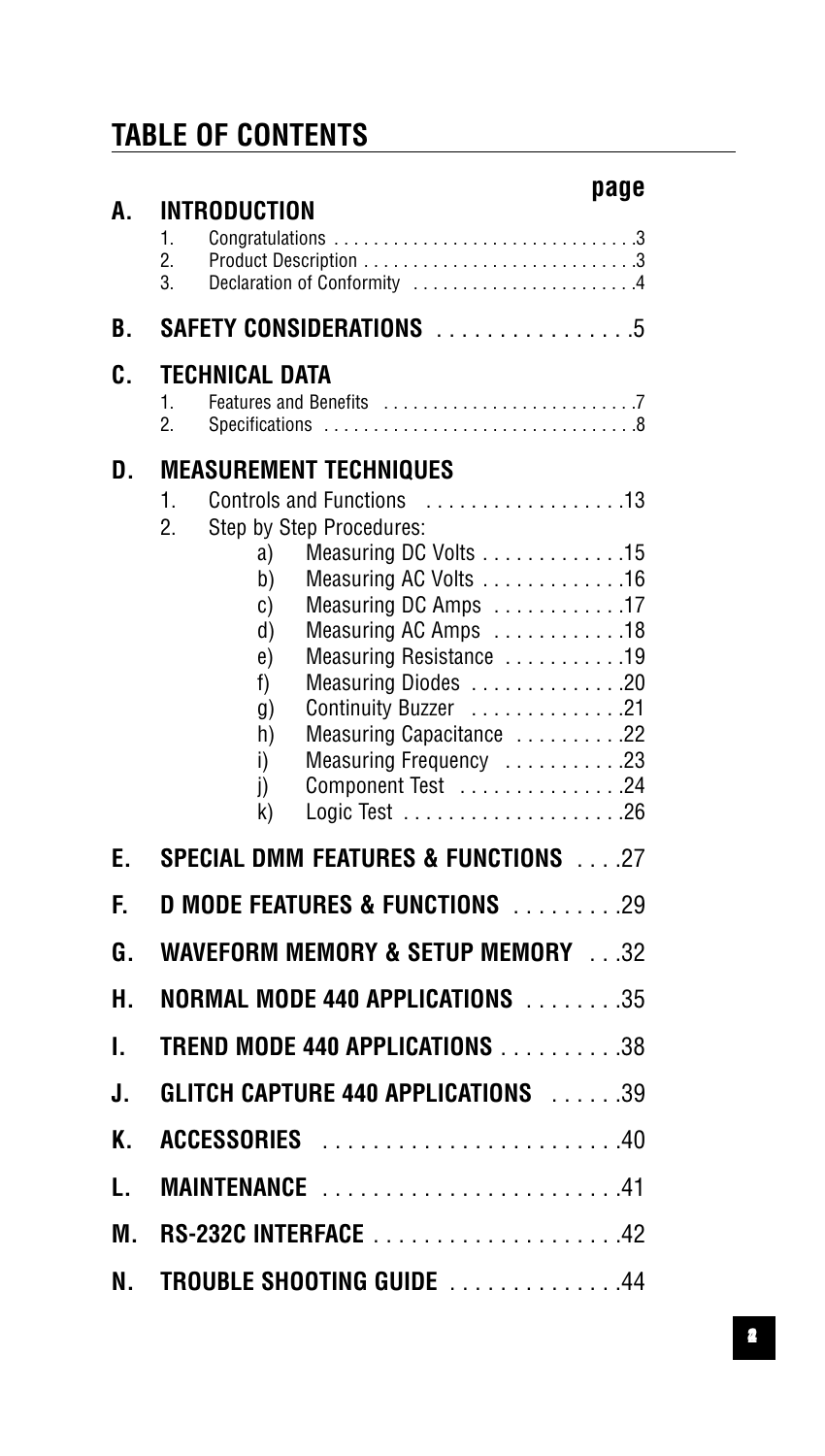# **A. INTRODUCTION**

### **1. Congratulations!!**

Thank you for purchasing TPI brand products. The product you have just purchased in an innovative new concept in Digital Oscilloscope/Multimeter design – The Scope Plus. This hand-held meter is easy to use and is built to last. It is backed by a three (3) year limited warranty.

### **2. Product Description**

The TPI 440 is a hand-held oscilloscope plus autoranging DMM. The instruments large, backlit LCD display shows a reading and waveform simultaneously. In addition to the standard functions of ACV, DCV, ACA, DCA,  $\Omega$ , Diode Test and Continuity Buzzer; the 440 measures Frequency (Hz), Capacitance, Logic and Component test functions.

The 440 also has RS232 output and software for interfacing with a PC is offered as an optional accessory.

The 440 comes complete with the following accessories:

- **440 instrument**
- **Rechargeable batteries**
- **Set of standard test leads**
- **Charger/adapter**
- **Operating instructions**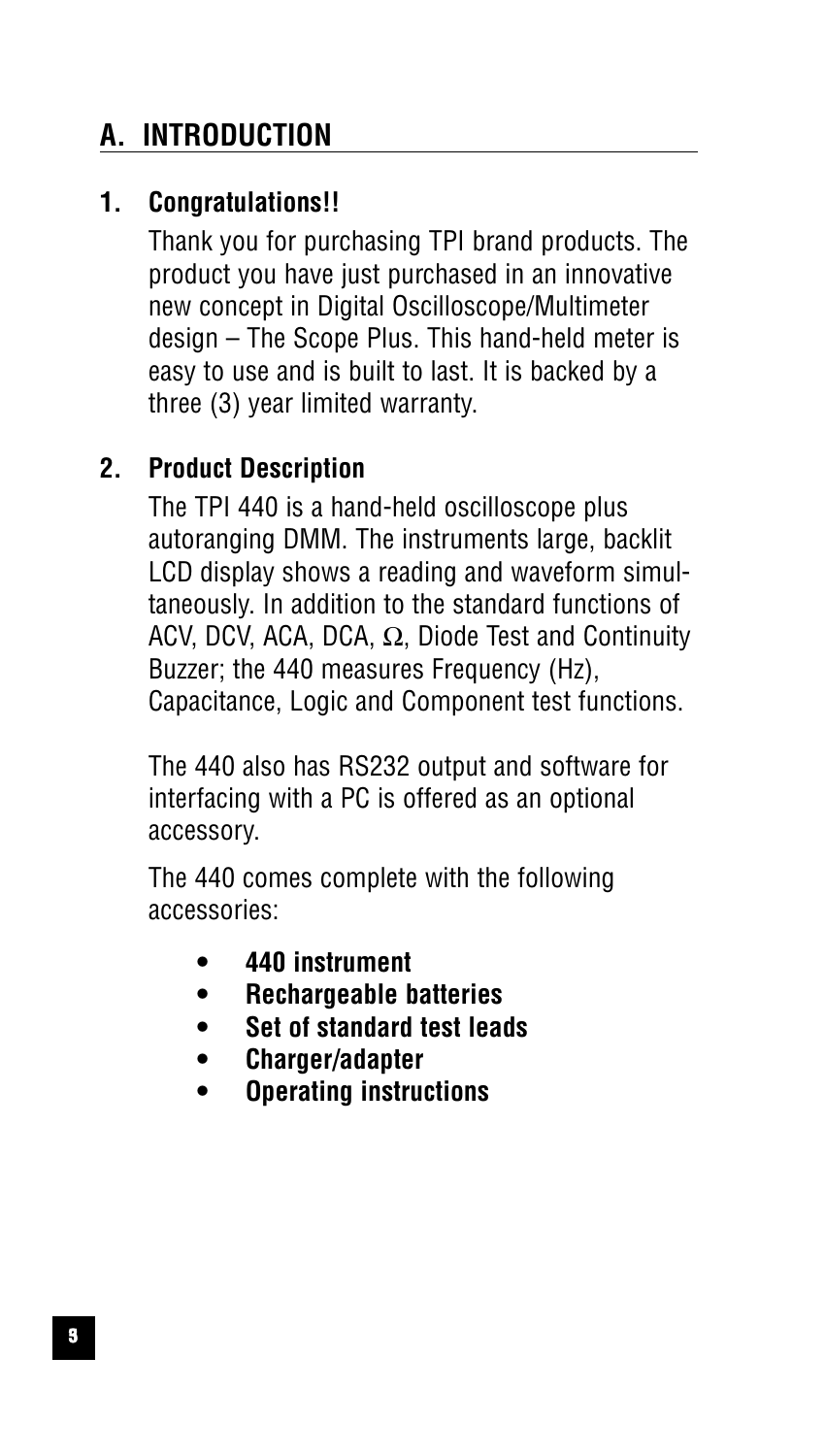### **3. EC Declaration of Conformity**

This is to certify that model 440 conforms to the protection requirements of the council directive 89/336/EEC, in the approximation of laws of the member states relating to Electromagnetic compatibility and 73/23/EEC, The Low Voltage Directive by application of the following standards:

| <b>EN 50081-1</b> | <b>1992 Emissions Standard</b> |
|-------------------|--------------------------------|
| <b>EN 50082-1</b> | <b>1992 Immunity Standard</b>  |
| <b>EN61010-1</b>  | <b>1993 Safety Standard</b>    |
| EN61010-2-031     | <b>1995 Safety Standard</b>    |

To ensure conformity with these standards, this instrument must be operated in accordance with the instructions and specifications given in this manual.

#### CAUTION:

**Even though this instrument complies with the immunity standards, the accuracy can be affected by strong radio emissions not covered in the above standards. Sources such as hand held radio transceivers, radio and TV transmitters, vehicle radios and cellular phones generate electromagnetic radiation that could be induced into the test leads of this instrument. Care should be taken to avoid such situations or alternatively, check to make sure that the instrument is not being influenced by these emissions.**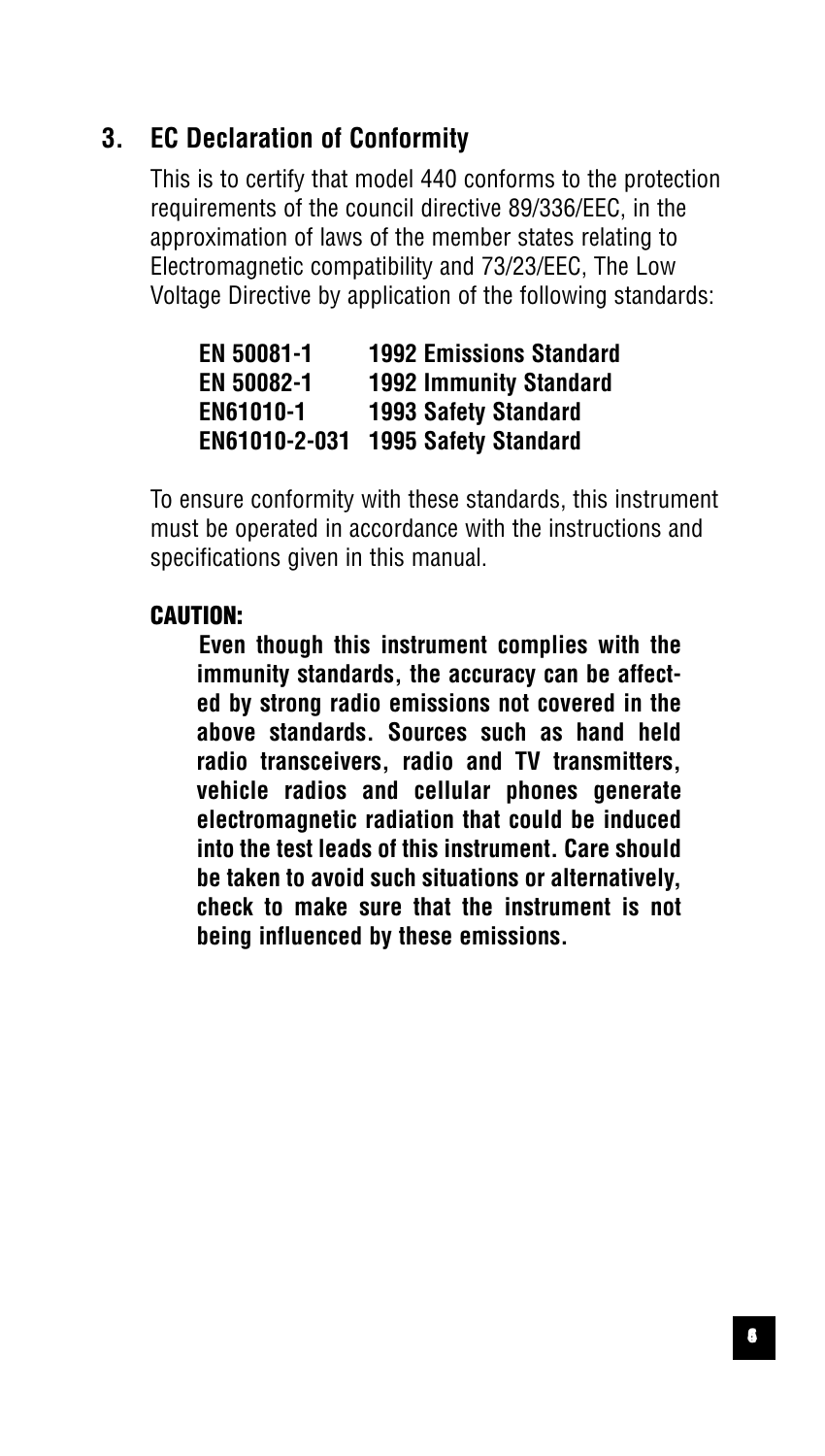# **B. SAFETY CONSIDERATIONS**

**WARNING: Please follow manufacturers test procedures !whenever possible. Do not attempt to measure unknown voltages or components until a complete understanding of the circuit is obtained.**

### **GENERAL GUIDELINES**

### **ALWAYS**

- Test 440 before using to ensure proper operation.
- Inspect the test leads before using to make sure there are no breaks or shorts.
- Double check all connections before testing.
- Have someone check on you periodically if working alone.
- Have a complete understanding of the circuit being measured.
- Disconnect power to the circuit, then connect the test leads to the 440, then to the circuit being measured.

### **NEVER**

- Attempt to measure unknown high voltages.
- Attempt to measure current with the meter in parallel to the circuit.
- Connect the test leads to a live circuit before setting up the instrument.
- Touch any exposed metal part of the test lead assembly.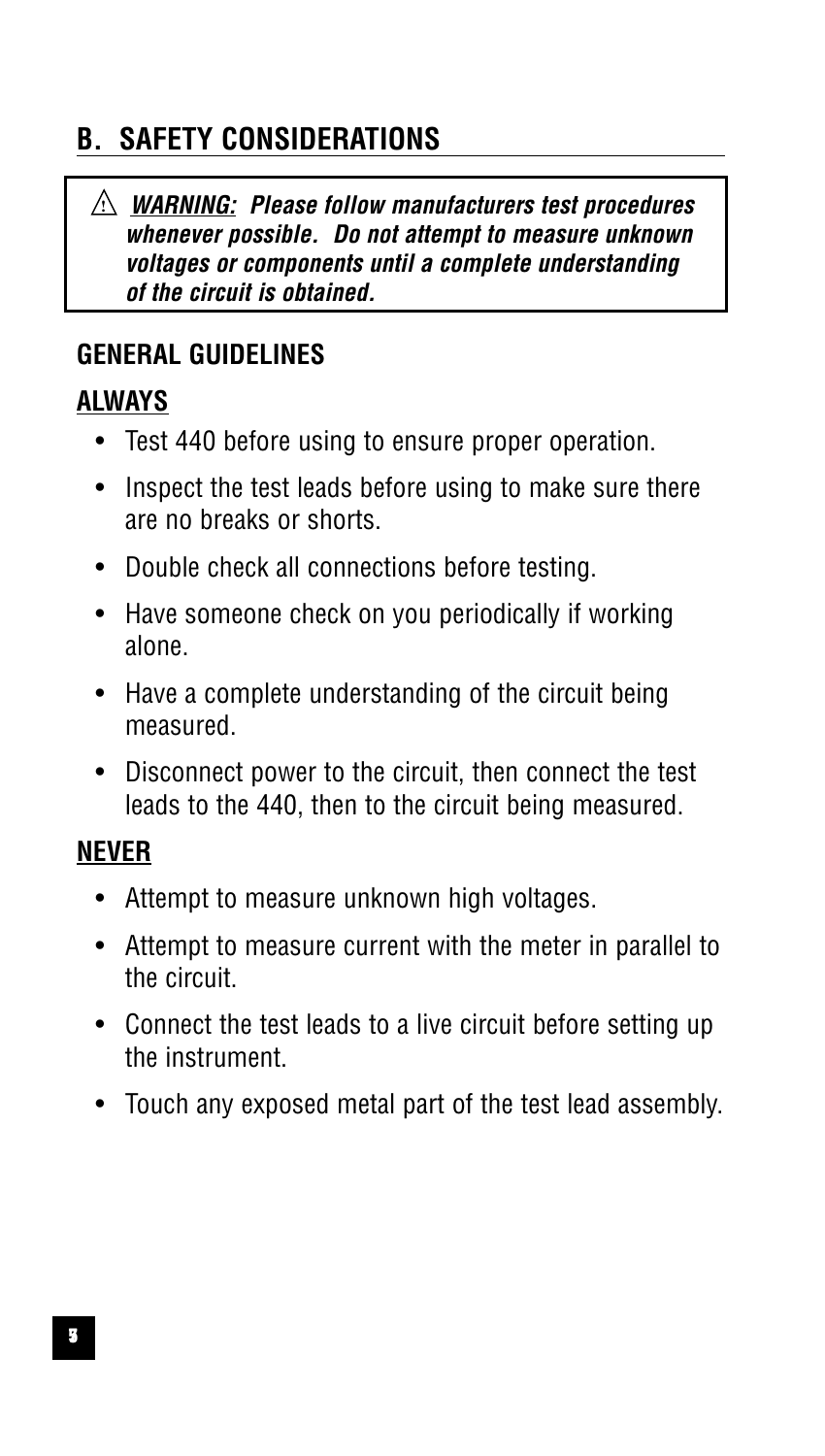### **INTERNATIONAL SYMBOLS**

- Â **DANGEROUS VOLTAGE**
- **AC (ALTERNATING CURRENT)**
- **DC (DIRECT CURRENT)**
- **REFER TO INSTRUCTION MANUAL !**
- 士 GROUND
- **FUSE**
- **DOUBLE INSULATION**
- **EITHER DC OR AC**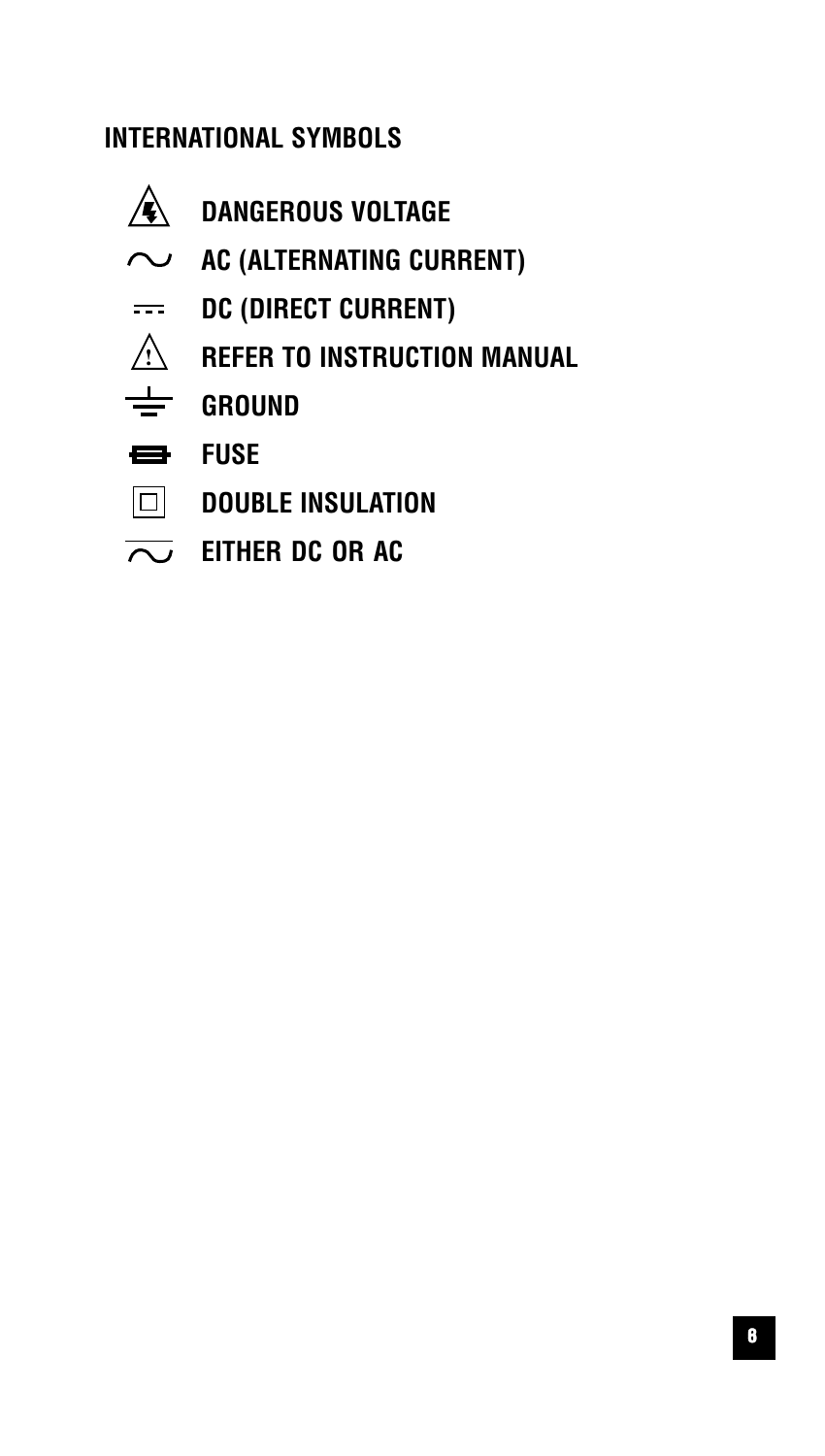# **C. TECHNICAL DATA**

# **1. Features and Benefits**

| <b>Approvals</b>                  | Meets CE and IEC 1010 requirements.                                                                                     |
|-----------------------------------|-------------------------------------------------------------------------------------------------------------------------|
| <b>True RMS</b>                   | Needed to accurately measure non-sinusoidal AC<br>voltage and current waveforms found on many controls<br>and circuits. |
| <b>Auto Set</b>                   | 440 automatically sets-up the scope depending on the<br>magnitude of the signal being measured.                         |
| <b>Real Time</b><br><b>Update</b> | Tracks events as they happen.                                                                                           |
| Glitch<br><b>Capture</b>          | Finds spikes in signals.                                                                                                |
| <b>Relative</b><br>Mode           | LCD displays the difference between the measured<br>value and a stored value.                                           |
| <b>Trend Mode</b>                 | Graphs signals to find problems with circuits.                                                                          |
| <b>Record</b><br>Mode             | Records Min/Max and Average values. Time reference<br>when value was obtained.                                          |
| <b>Compare</b><br>Mode            | Compares stored value with measured value for<br>matching components.                                                   |
| Relative %<br>Mode                | Displays measured value as a percentage of stored<br>value for checking component tolerances.                           |
|                                   | <b>RS232 Output</b> Transfers data directly to a PC while measuring.                                                    |
| <b>Back Light</b>                 | Allows viewing in any light condition.                                                                                  |
| Autorange                         | Automatically selects best range for measurement.                                                                       |
| <b>Low Battery</b><br>Indication  | Battery should be charged when battery symbol<br>displays on LCD.                                                       |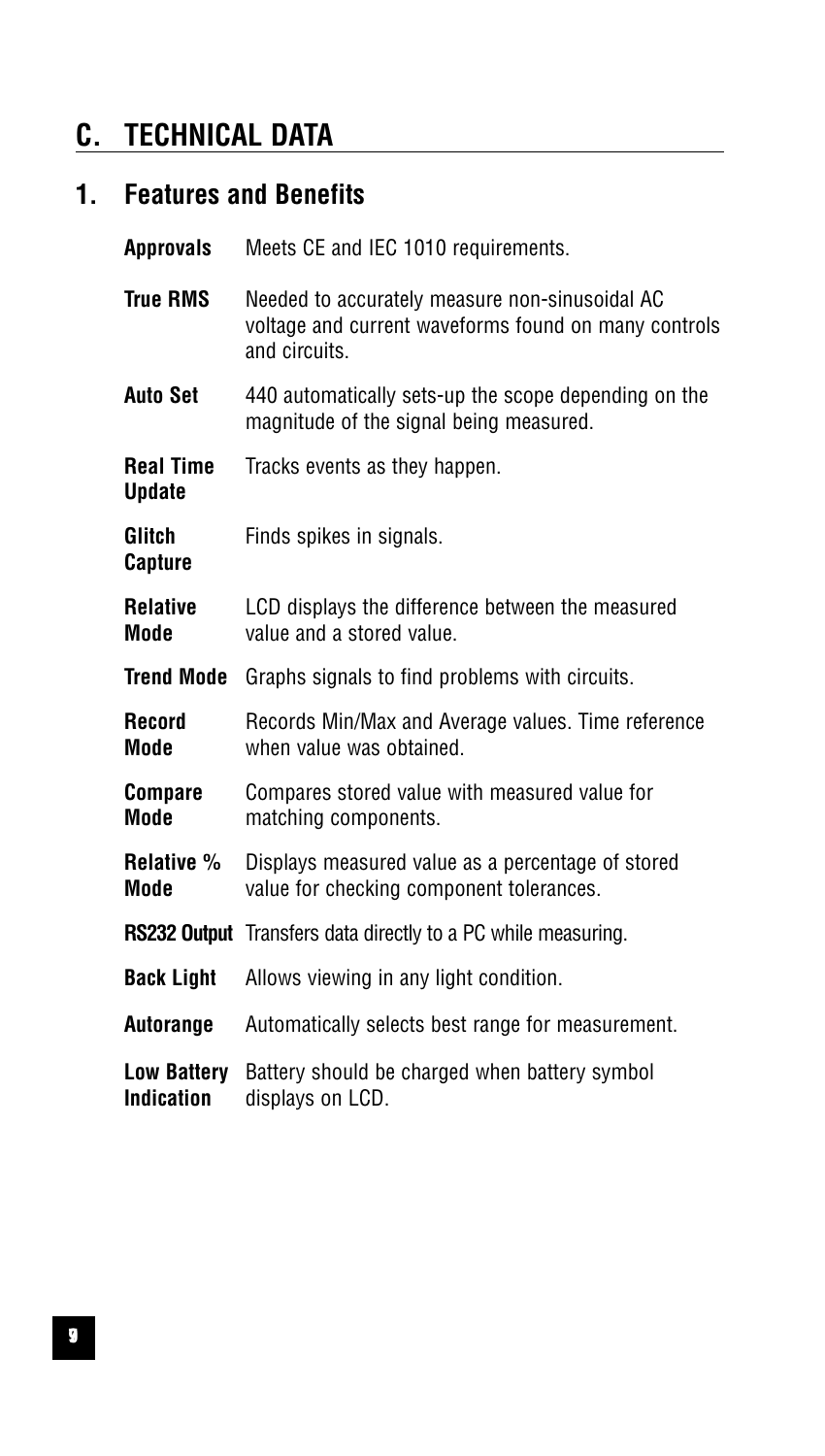### **2. Specifications**

**IEC 1010 Over Voltage:** CAT II - 1000V CAT III - 600V Pollution Degree 2

# **OSCILLOSCOPE FUNCTIONS**

| <b>Horizontal</b>       |                                  |
|-------------------------|----------------------------------|
| <b>Sample Rate</b>      | 20 Megasamples/second            |
| <b>Record Length</b>    | 256 in all modes(pixel).         |
| <b>Samples/Division</b> | 20                               |
| <b>Update rate</b>      | Real time.                       |
| Modes                   | Single shot                      |
| <b>Accuracy</b>         | ±0.01%                           |
| <b>Sweep Rate</b>       | $1\mu$ S to 1S in 1,2,5 sequence |

| <b>Vertical</b>         |            |
|-------------------------|------------|
| <b>Bandwidth</b>        | 1 MHz      |
| <b>Resolution</b>       | 8 Bits     |
| <b>Channels</b>         | Single     |
| <b>Coupling</b>         | AC, DC     |
| <b>Input Impedance</b>  | 1.11 M 0hm |
| <b>Accuracy</b>         | ±3%        |
| <b>Max. Input Volts</b> | 1000 Vp-p  |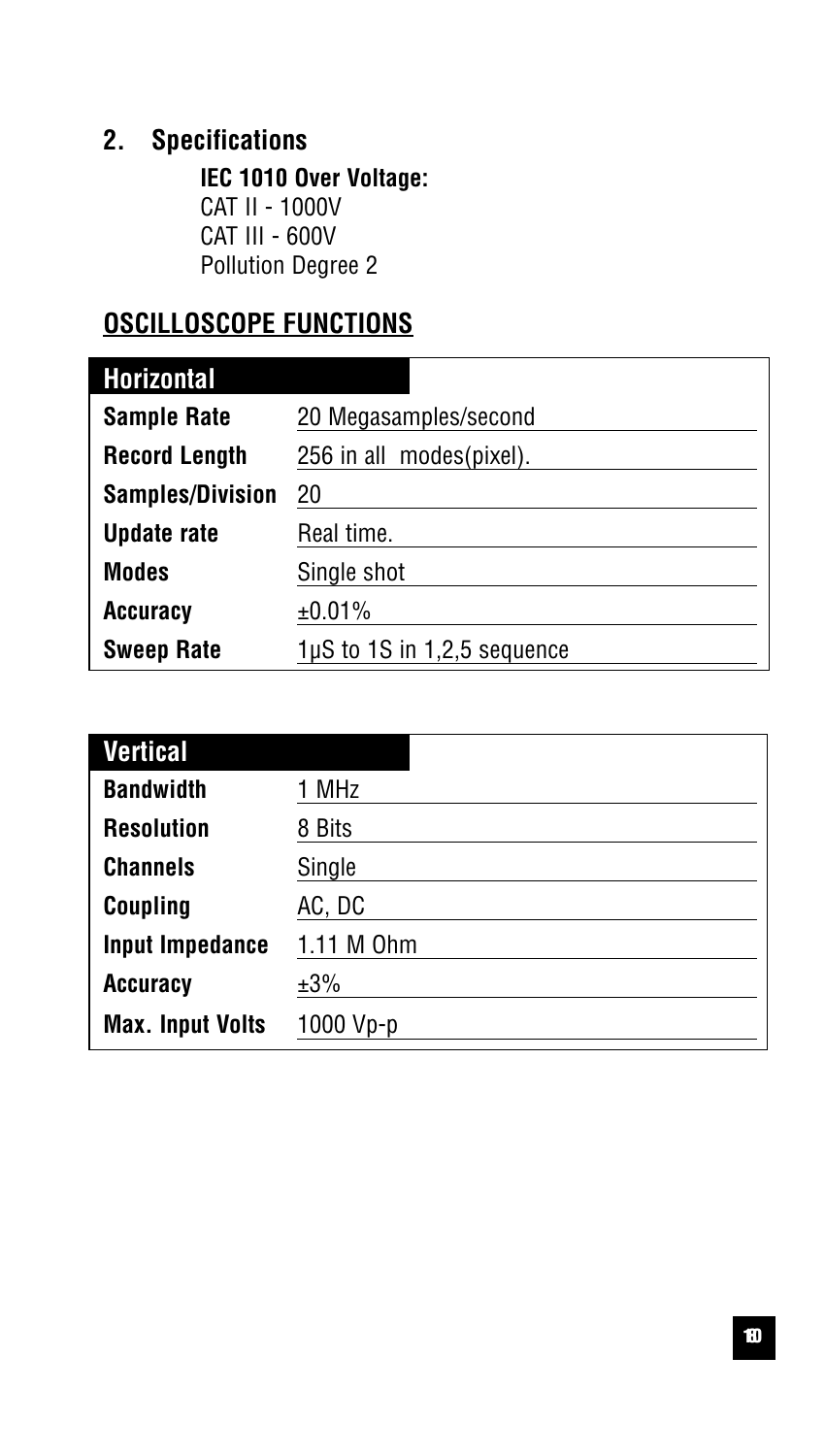# **OSCILLOSCOPE FUNCTIONS (cont.)**

| <b>Triggering</b>                             |                        |
|-----------------------------------------------|------------------------|
| Type                                          | Internal               |
| <b>Coupling</b>                               | AC, DC, Glitch Capture |
| Slope                                         | + or - edge            |
| <b>Internal Trigger</b><br><b>Sensitivity</b> | 2/20 Division          |

| <b>Other</b>                                |                                                                                      |
|---------------------------------------------|--------------------------------------------------------------------------------------|
| <b>Glitch Capture</b>                       | Over 0.05 Horizontal division,<br>0.25 Vertical division spike.<br>Minimum time 1µS. |
| <b>Digital Trigger</b><br><b>Delay Time</b> | 0-512 Samples                                                                        |
| <b>Logic Test</b><br><b>Display</b>         | 3V & 5V CMOS, TTL                                                                    |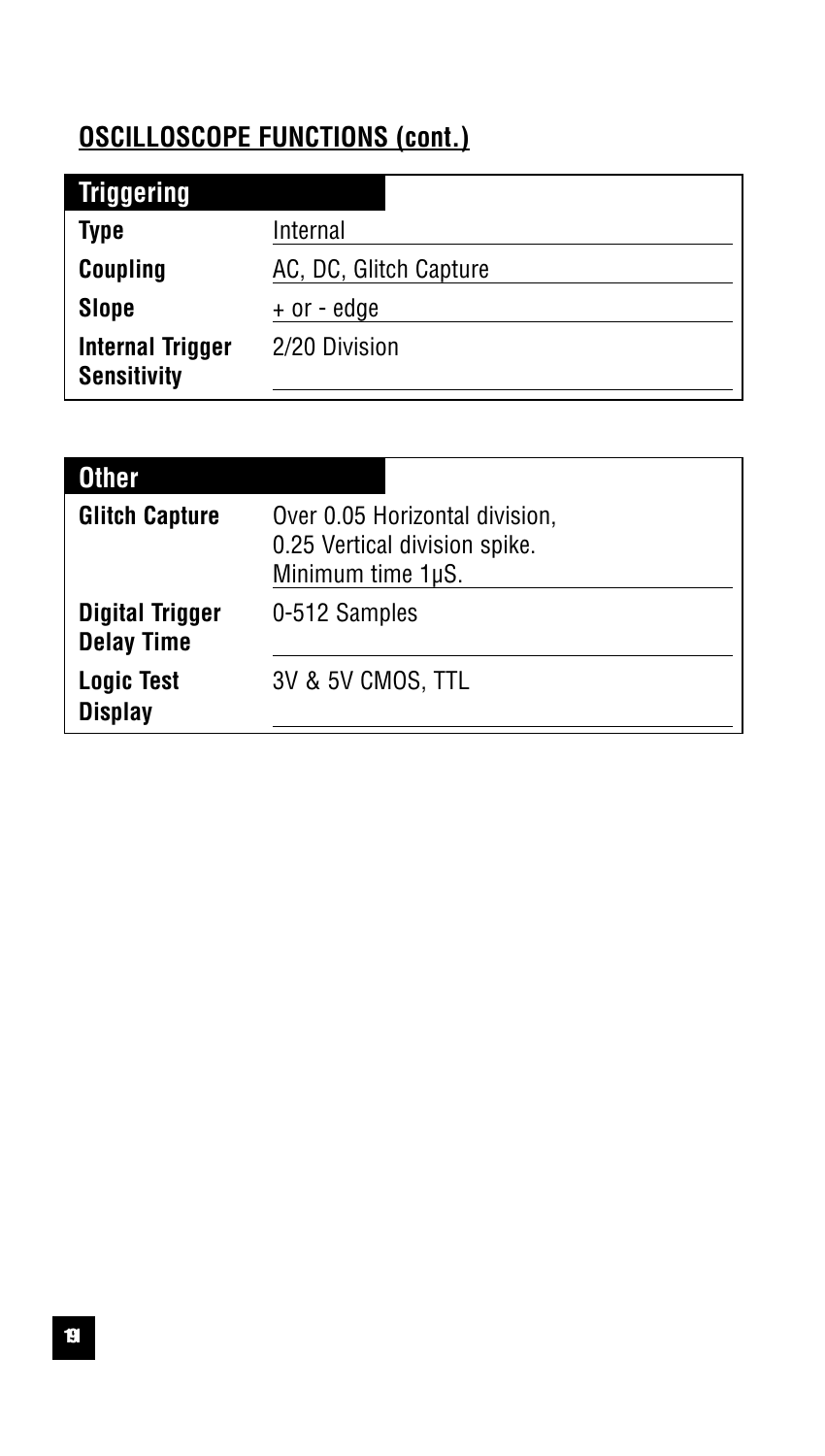# **DIGITAL MULTIMETER FUNCTIONS**

| a. DCV |                  |                      |                               |  |  |
|--------|------------------|----------------------|-------------------------------|--|--|
| Range  | Resolution       | Accuracy             | Impedance                     |  |  |
| 400mV  | 0.1 <sub>m</sub> | $±0.3\%$ of reading, | more then $100\text{M}\Omega$ |  |  |
| 4V     | 0.001V           | $±2$ digits          | $10M\Omega$                   |  |  |
| 40V    | 0.01V            |                      |                               |  |  |
| 400V   | 0.1V             |                      |                               |  |  |
| 1000V  | 1V               |                      |                               |  |  |

| $b1.$ ACV (20Hz to 50Hz) |                  |                      |                   |  |  |
|--------------------------|------------------|----------------------|-------------------|--|--|
| Range                    | Resolution       | <b>Accuracy</b>      | Impedance         |  |  |
| 300mV                    | 0.1 <sub>m</sub> |                      |                   |  |  |
| 3V                       | 0.001V           | $±1.5\%$ of reading. | $1.11$ M $\Omega$ |  |  |
| 30V                      | 0.01V            | $±10$ digits         |                   |  |  |
| 300V                     | 0.1V             |                      |                   |  |  |
| 750V                     | 1V               |                      |                   |  |  |

\***NOTICE**: Digit fluctuates at AC 20Hz~ 40Hz range. in 1~2 minutes after input.

| b2. ACV (50Hz to 1kHz, 1kHz to 10kHz) |                                     |                          |               |  |  |  |  |
|---------------------------------------|-------------------------------------|--------------------------|---------------|--|--|--|--|
| Range                                 | Resolution<br>Impedance<br>Accuracy |                          |               |  |  |  |  |
| 300mV                                 | 0.1 <sub>m</sub>                    |                          |               |  |  |  |  |
| 3V                                    | 0.001V                              | $\pm 0.75\%$ of reading, | $1.11M\Omega$ |  |  |  |  |
| 30V                                   | 0.01V                               | $±10$ digits             |               |  |  |  |  |
| 300V                                  | 0.1V                                |                          |               |  |  |  |  |
| 750V                                  | 1V                                  | (N/A for 1kHz to 10kHz)  |               |  |  |  |  |

### **b3. ACV (10kHz-30kHz, 30kHz-100kHz, 100kHz-200kHz)**

| Range         | Resolution | 10-30kHz                                      | 30-100kHz     | 100-200kHz          | Impedance               |
|---------------|------------|-----------------------------------------------|---------------|---------------------|-------------------------|
| $300mV$ 0.1mV |            |                                               |               |                     |                         |
| 3V            | 0.001V     | $\pm 2.5\%$ of reading, $\pm 4\%$ of reading, |               | $±10\%$ of reading, | 1.11 $\mathsf{M}\Omega$ |
| 30V           | 0.01V      | $±30$ digits                                  | $±200$ digits | $±300$ digits       |                         |
| 300V          | 0.1V       |                                               |               |                     |                         |
| 750V          | 1V         | N/A                                           | N/A           | N/A                 |                         |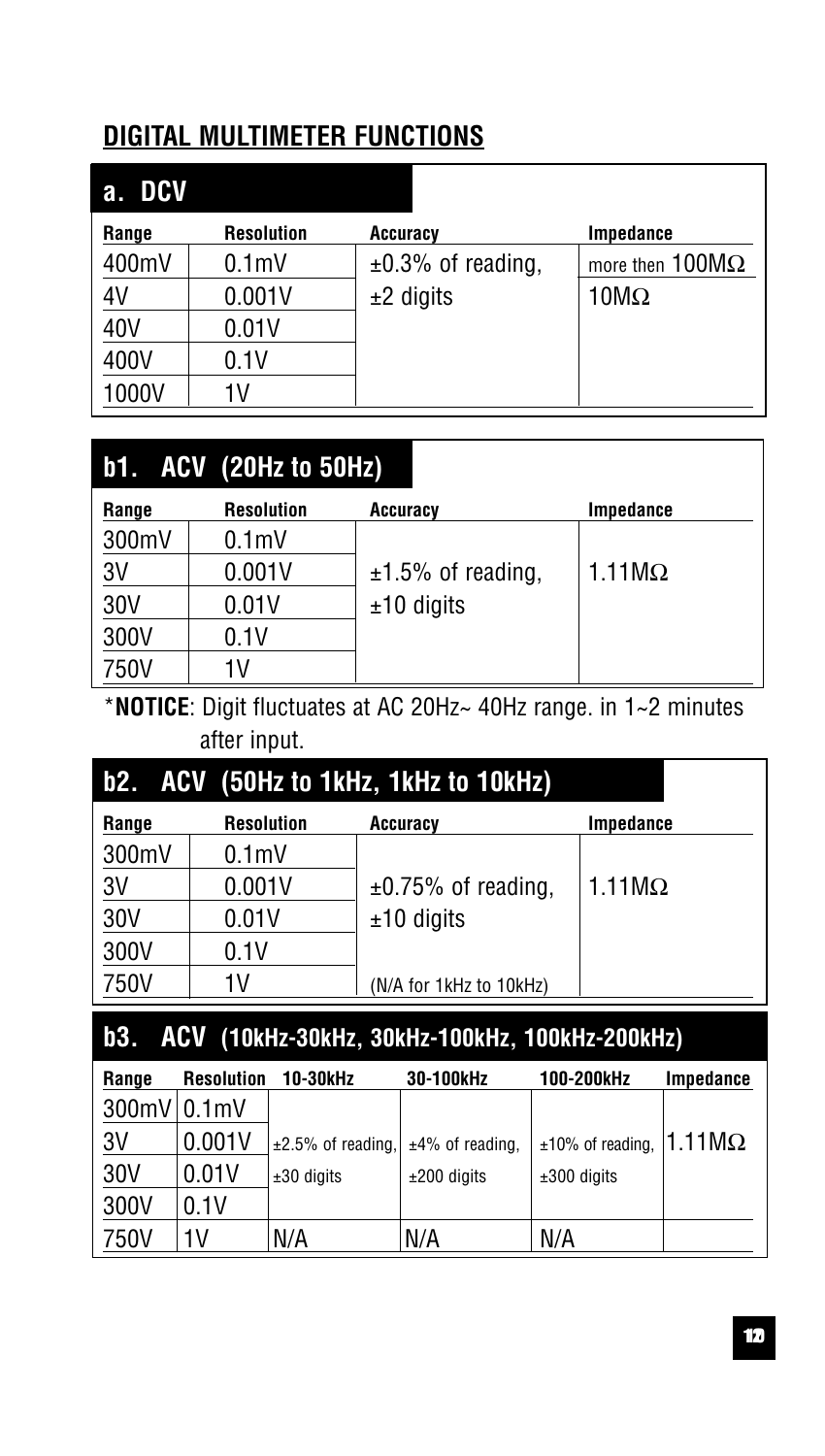| c. DCA             |                     |                                        |                        |
|--------------------|---------------------|----------------------------------------|------------------------|
| Range              | Resolution          | Accuracv                               | Overload<br>Protection |
| 400 <sub>U</sub> A | 0.1 <sub>µ</sub> A  | $\pm 0.5\%$ of reading, $\pm 5$ digits | Fuse*(fast blow)       |
| 4000µA             | 1µA                 |                                        | F600V, 0.5A, 31CM      |
| 40 <sub>m</sub> A  | 0.01 <sub>m</sub> A |                                        |                        |
| 400 <sub>m</sub> A | 0.1mA               |                                        |                        |
| 4Α                 | 0.001A              | $\pm$ 0.75% of reading, $\pm$ 5 digits | F600V. 10A. 31CM       |
| 10A                | 0.01A               |                                        |                        |

# **d. ACA**

| Range              | Resolution          | 20-50Hz       | 50Hz-3kHz     | 3-10kHz          | 10-30kHz         |
|--------------------|---------------------|---------------|---------------|------------------|------------------|
| 300 <sub>U</sub> A | 0.1 <sub>µ</sub> A  | $±1.0\%$ rdg, | $±0.75%$ rdg, | $\pm 2.0\%$ rdg. | $\pm 2.0\%$ rdg. |
| 3000µA             | 1uA                 | $±10$ digits  | $±10$ digits  | $±20$ digits     | $±40$ digits     |
| 30 <sub>m</sub> A  | 0.01 <sub>m</sub> A |               |               |                  |                  |
| 300 <sub>m</sub> A | 0.1 <sub>m</sub> A  |               |               |                  | N/A              |
| ЗA                 | 0.001A              |               |               | N/A              |                  |
| 10A                | 0.01A               |               |               |                  |                  |

# **e. OHM (Resistance,**Ω**)**

| Range        | Resolution     | Accuracy                                | Overload<br>Protection |
|--------------|----------------|-----------------------------------------|------------------------|
| $400\Omega$  | $0.1\Omega$    | $\pm$ 0. 3% of reading, $\pm$ 10 digits | 600V DC or             |
| $4k\Omega$   | $0.001k\Omega$ | $\pm 0.3\%$ of reading,                 | <b>AC Peak</b>         |
| $40k\Omega$  | $0.01k\Omega$  | $±2$ digits                             |                        |
| $400k\Omega$ | $0.1k\Omega$   |                                         |                        |
| $4M\Omega$   | $0.001M\Omega$ | $\pm$ 1.0% of reading, $\pm$ 10 digits  |                        |
| $30M\Omega$  | $0.01M\Omega$  | $\pm 1.5\%$ of reading, $\pm 20$ digits |                        |

# **f. Continuity Buzzer**

| Test Voltage | Threshold  | <b>Over Load Protection</b> |
|--------------|------------|-----------------------------|
| 3V           | 100 diaits | 600 V DC or Peak AC         |

# **g. Diode Test**

| Test Voltage | <b>Max Test Current</b> | <b>Over Load Protection</b> |
|--------------|-------------------------|-----------------------------|
| 3V           | Approx. 2.5mA           | 600 V DC or Peak AC         |

**\*Warning:** Use only correct size, voltage and current rated fuses. **The Marning:** Use only correct type and overvoltage category rating.<br>Test Leads: Use only correct type and overvoltage category rating.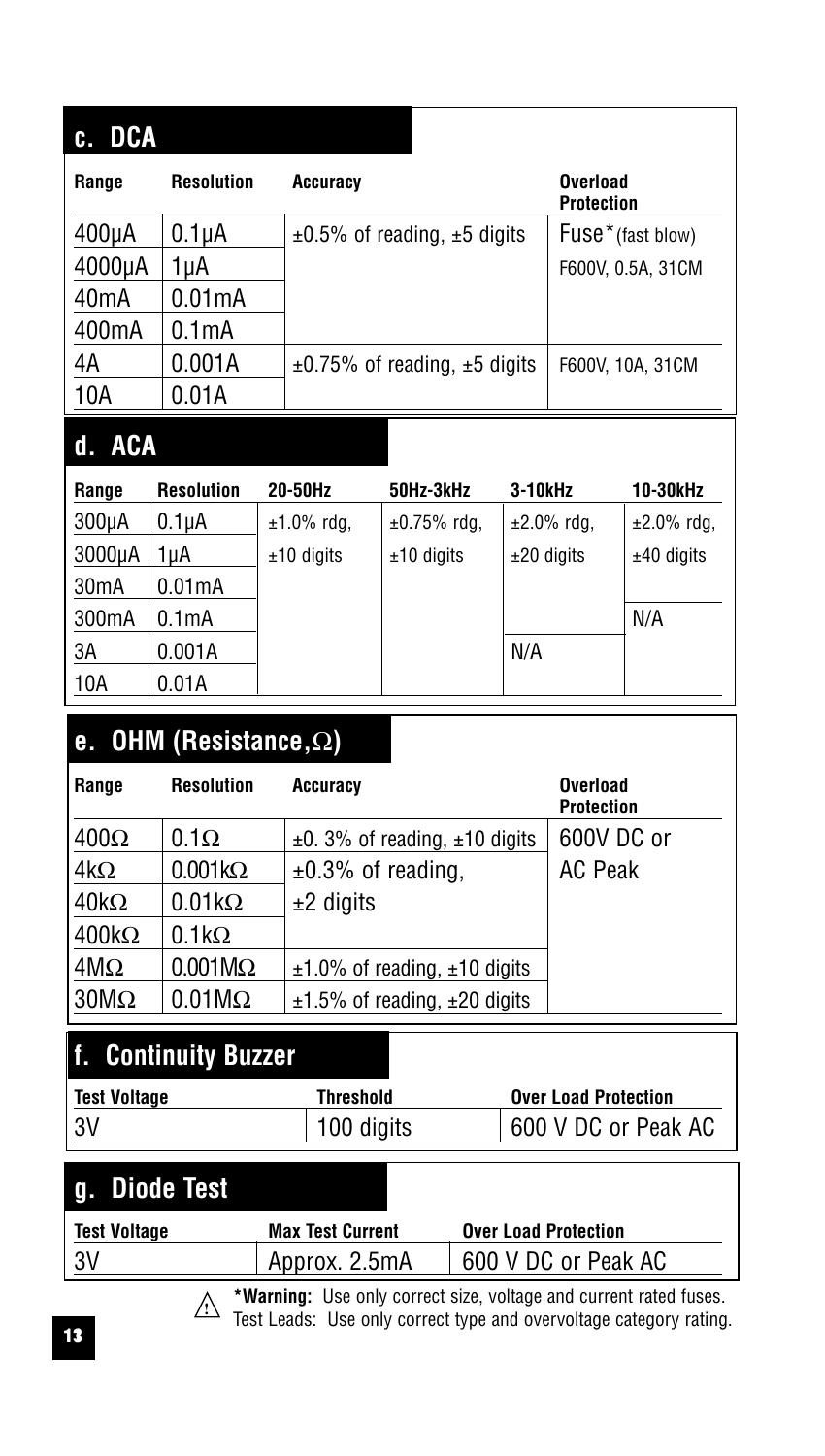# **i. Capacitance**

| Range              | Resolution | Accuracy              | <b>Over Load Protection</b> |
|--------------------|------------|-----------------------|-----------------------------|
| 400.0nF            | 100pF      | $\pm 3\%$ of reading. | 600 V DC or Peak AC         |
| 4.0 <sub>U</sub> F | $0.001$ uF | $±5$ digits           |                             |
| $40.0 \mu F$       | $0.01$ uF  |                       |                             |
| 400.0uF            | $0.1$ uF   |                       |                             |

# **j. Frequency**

| Range            | Resolution                 | Accuracy                 | <b>Over Load Protection</b> |
|------------------|----------------------------|--------------------------|-----------------------------|
| 100.00Hz         | $0.01$ Hz                  |                          |                             |
| 1.0000kHz        | $0.1$ Hz                   | $\pm 0.05\%$ of reading. | 600 V DC or                 |
| 10.000kHz        | 1Hz                        | $±1$ digit               | Peak AC                     |
| 100.00kHz        | 10Hz                       |                          |                             |
| 1.0000MHz        | 100Hz                      |                          |                             |
| 2.0000MHz        | 100Hz                      |                          |                             |
|                  | **Sensitivity(square wave) |                          |                             |
| 1Hz below<br>N/A |                            |                          |                             |
| 2Hz to 1kHz      | 1V                         |                          |                             |
| 1kHz to 2MHz     | 1.5V                       |                          |                             |

# **General Specifications**

| Max. Volt. between             | 1000V                                                                           |
|--------------------------------|---------------------------------------------------------------------------------|
| any Input and Ground           |                                                                                 |
| <b>Basic DC Accuracy</b>       | 0.3%                                                                            |
| <b>Frequency Counter Range</b> | 2 MHz                                                                           |
| <b>Meter AC Bandwidth</b>      | 200 kHz                                                                         |
| Waveform Display Bandwidth     | 1 MHz                                                                           |
| <b>Fuse Protection</b>         | mA: 0.5Amp/600VAC: A: 10Amp/600VAC                                              |
| Display Type                   | Super-twist LCD, 160 x 240 pixels                                               |
| Operating Temp.                | 0° to 50°C (32° to 122°F)                                                       |
| Storage Temp.                  | $-20^{\circ}$ to 60 $^{\circ}$ C ( $-4^{\circ}$ to 140 $^{\circ}$ F)            |
|                                | Relative Humidity 0% to 80%: (0°-35°C/32°-95°F) 0% to 70%: (35°-55°C/95°-131°F) |
| <b>Temp. Coefficient</b>       | 0.1 x (Specified Accuracy) per °C for                                           |
|                                | temperature <18 $^{\circ}$ C to >28 $^{\circ}$ C                                |
| <b>Power Supply</b>            | Nicad Battery 7.2V, AA Cell x 8                                                 |
| <b>Battery Life Time</b>       | 5 Hours                                                                         |
| <b>Battery Charge Time</b>     | 3 Hours                                                                         |
| <b>Safety Designed</b>         | Pollution degree 2, Overvoltage Cat. II 1000V, Cat.                             |
|                                | III 600V per IEC 1010, UL3111 and C22.2 No. 1010-1                              |
| Size (H x L x W)               | 52 x 220 x 100mm                                                                |
| Weight                         | $1$ lb. $6$ oz                                                                  |
|                                |                                                                                 |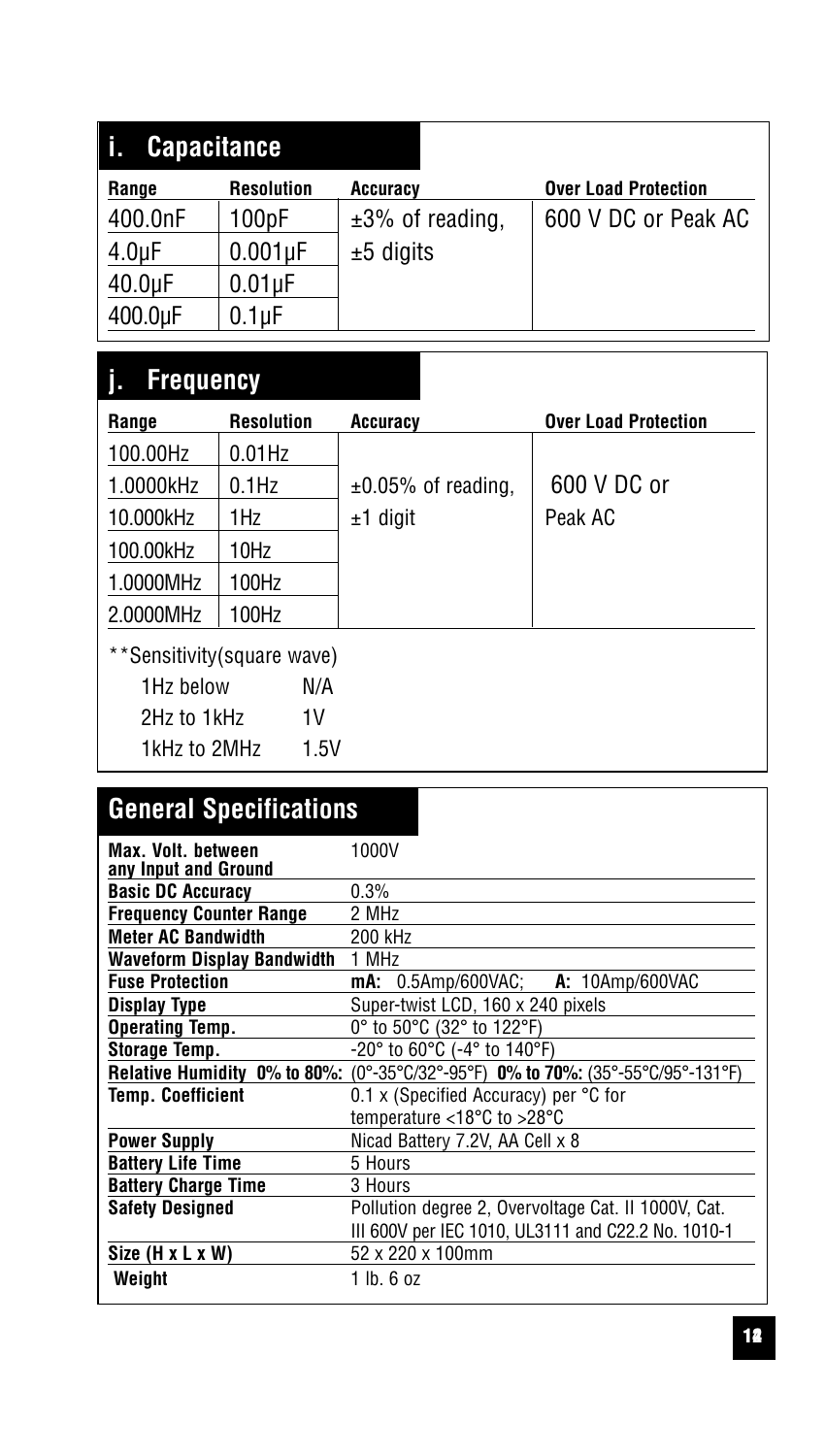# **D. MEASUREMENT TECHNIQUES**

### **1. Controls and Functions:**

#### **Push Buttons**

- **F1-F5** Selects additional functions displayed across the bottom of the LCD.
- **D Mode** Selects digital scope mode with functions displayed across the bottom of the LCD.
- **Hold A** Freezes the analog reading on the LCD.
- **RGE** Push once to select manual ranging, push again to return to functions.
- **PROG** Push once to select REC, REL% and COMPARE functions. Once selected, use the EDIT button to set parameters.
- **T.BASE** Push once to select time base, push again to return to functions.
- **MEM** Push once to waveform and setup memory, push again to return to functions.
	- Turn back light on and off. ➩
- Select help text.

### **Rotary Switch**

| OFF                                   | Turns the instrument off.                         |
|---------------------------------------|---------------------------------------------------|
| ÿ                                     | Selects the DCV function.                         |
| ŷ                                     | Selects the ACV function.                         |
| Ω∙▒                                   | Selects resistance or continuity buzzer function. |
| ₩                                     | Selects the diode test function.                  |
| μÃ                                    | Selects DC or AC microamps.                       |
| m $\overline{\widetilde{\mathsf{A}}}$ | Selects DC or AC milliamps.                       |
| $\overline{\widetilde{\mathbf{A}}}$   | Selects DC or AC amps.                            |
| Ηz                                    | Selects the Frequency function.                   |
| LOGIC                                 | Selects the Logic Test function.                  |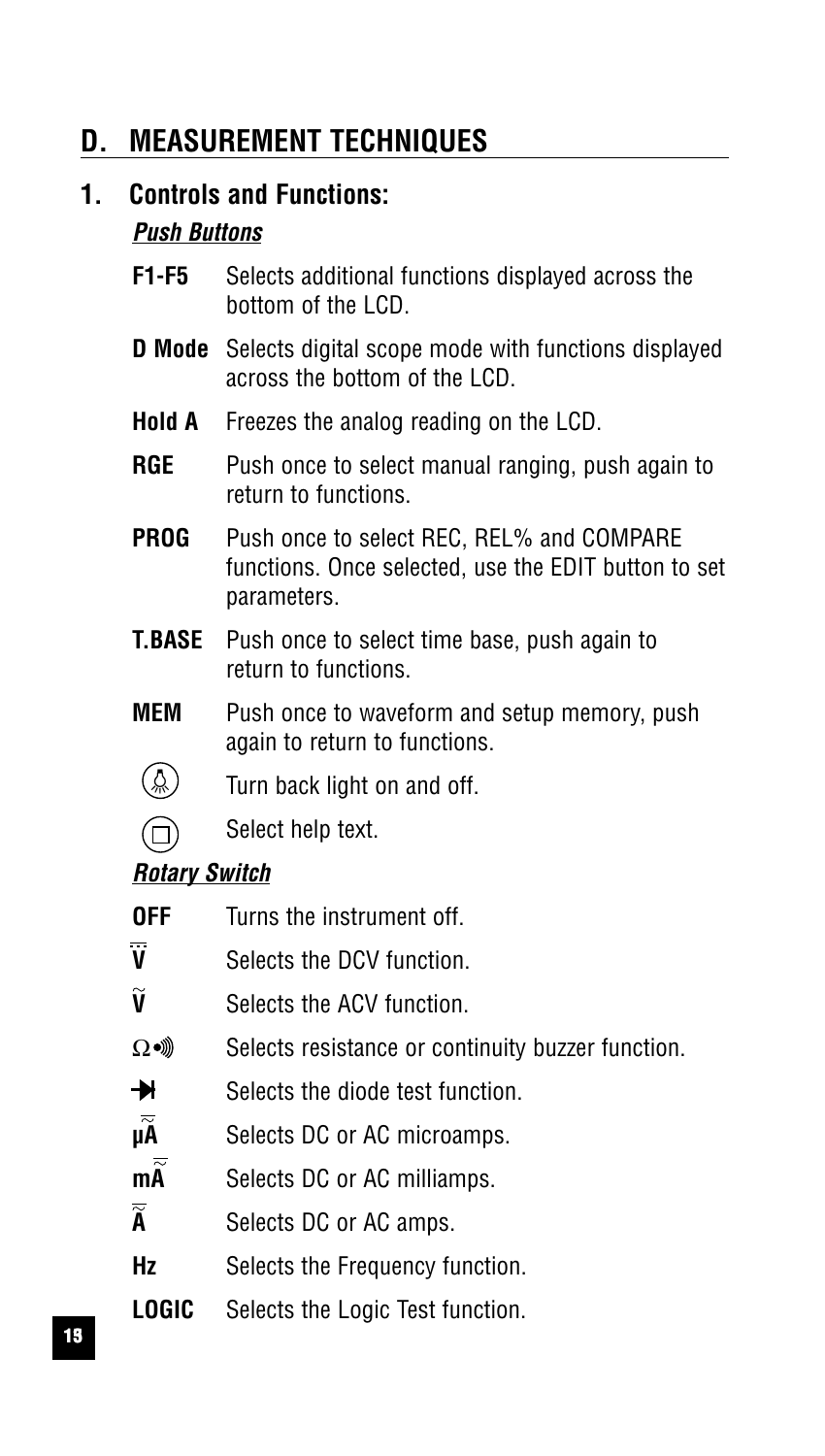### **1. Controls and Functions: (cont.)**

- 46 Selects the Capacitance function.
- **COMP** Selects the Component Test function.
- **OFF** Turns the instrument off.

#### **Input Jacks**

- **A** Red test lead connection for current measurements on the  $\overline{A}$  function (AC and DC amps).
- **µmA** Red test lead connection for current measurement on the  $\mu\widetilde{A}$  and  $m\widetilde{A}$  functions (AC and DC micro and milliamps).
- **COM** Black test lead connection for all functions.
- **VΩH** Red test lead connection for Volts, Ohms, Capacitance, Logic and Component Test functions.

#### **RS-232C Output**

**DB9on** See section M on RS-232C interface.

#### **top of 440**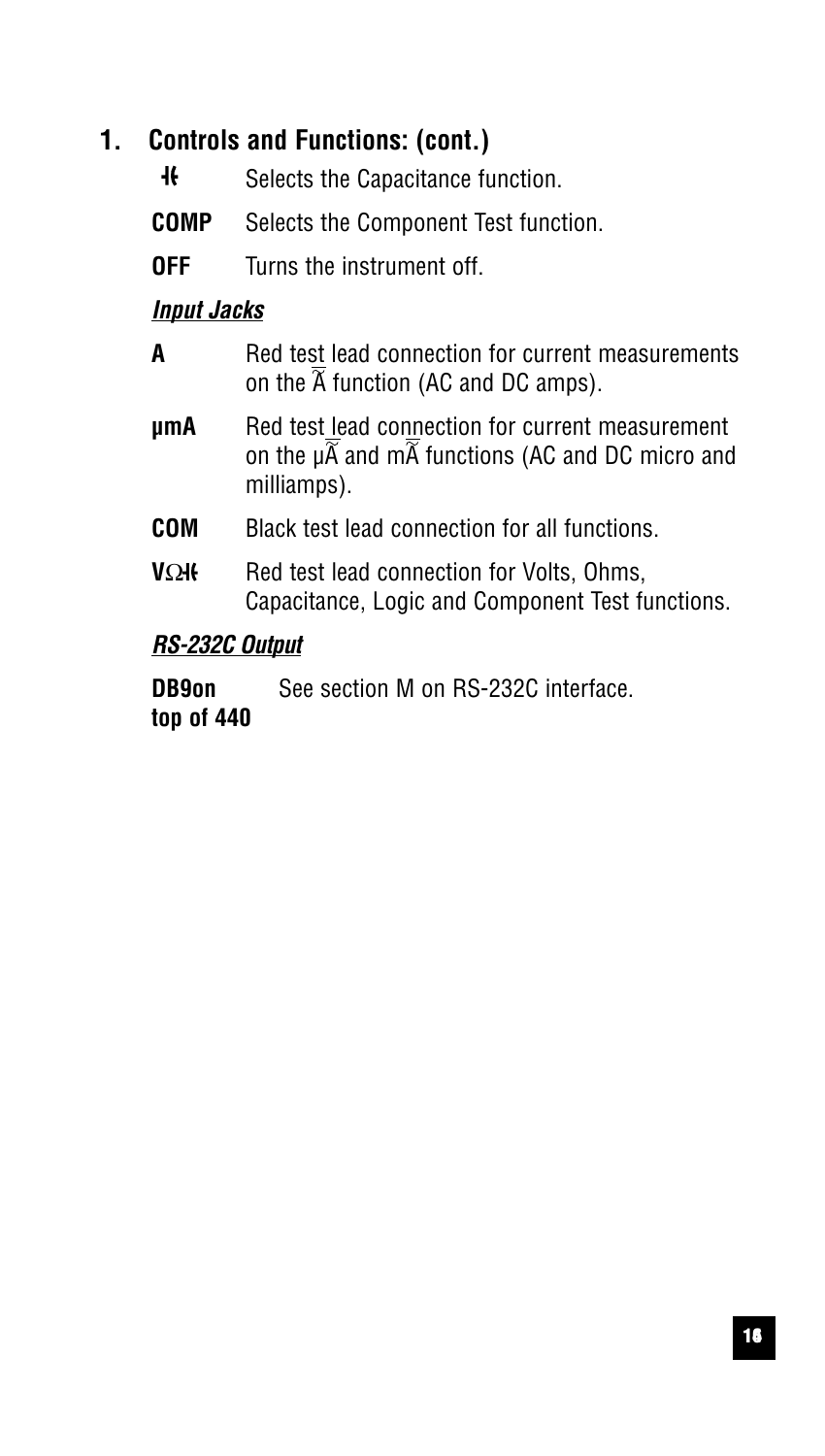### **a. Measuring DC Volts (V)**

#### **CAUTION!**

**Do not attempt to make a voltage measurement if a test lead is plugged in the A or µmA input jack. Instrument damage and/or personal injury may result.** 

### **WARNING! !**

**Do not attempt to make a voltage measurement of more than 1000V or of a voltage level that is unknown.** 

| Instrument set-up: |                  |                  |                  |                |  |  |
|--------------------|------------------|------------------|------------------|----------------|--|--|
| <b>FUNCTION</b>    | BLACK            | RED              | MINIMUM          | <b>MAXIMUM</b> |  |  |
|                    | <b>TEST LEAD</b> | <b>TEST LEAD</b> | <b>READING</b>   | <b>READING</b> |  |  |
| 17                 | COM              | VO∦              | 0.1 <sub>m</sub> | 1000V          |  |  |

### **Measurement Procedure:**

- 1. Disconnect power to circuit to be measured.
- 2. Plug black test lead into **COM** input jack.
- 3. Plug red test lead into the VΩ<sup>+</sup> input jack.
- 4. Set the rotary switch to the  $\overline{V}$  function.
- 5. Connect test leads to circuit to be measured.
- 6. Reconnect power to circuit to be measured.
- 7. Read the voltage on the 440.

### **Optional DMM Functions (refer to page 27)**

| REL | <b>PEAK</b><br><b>HOLD</b> | <b>FREO</b> | PERI | FULL<br><b>AUTO</b> |
|-----|----------------------------|-------------|------|---------------------|
| F1  | F2                         | F3          | F4   | F5                  |

#### **PROG (refer to page 27)**

| <b>REC</b> | REL% | <b>COMP</b> | EDIT | <b>EXIT</b> |
|------------|------|-------------|------|-------------|
| F1         | F2   | F3          | F4   | F5          |

| COMBO   METER   SCOPE   TREND |    |    | <b>FXIT</b> |
|-------------------------------|----|----|-------------|
| F2                            | F3 | F4 | F5          |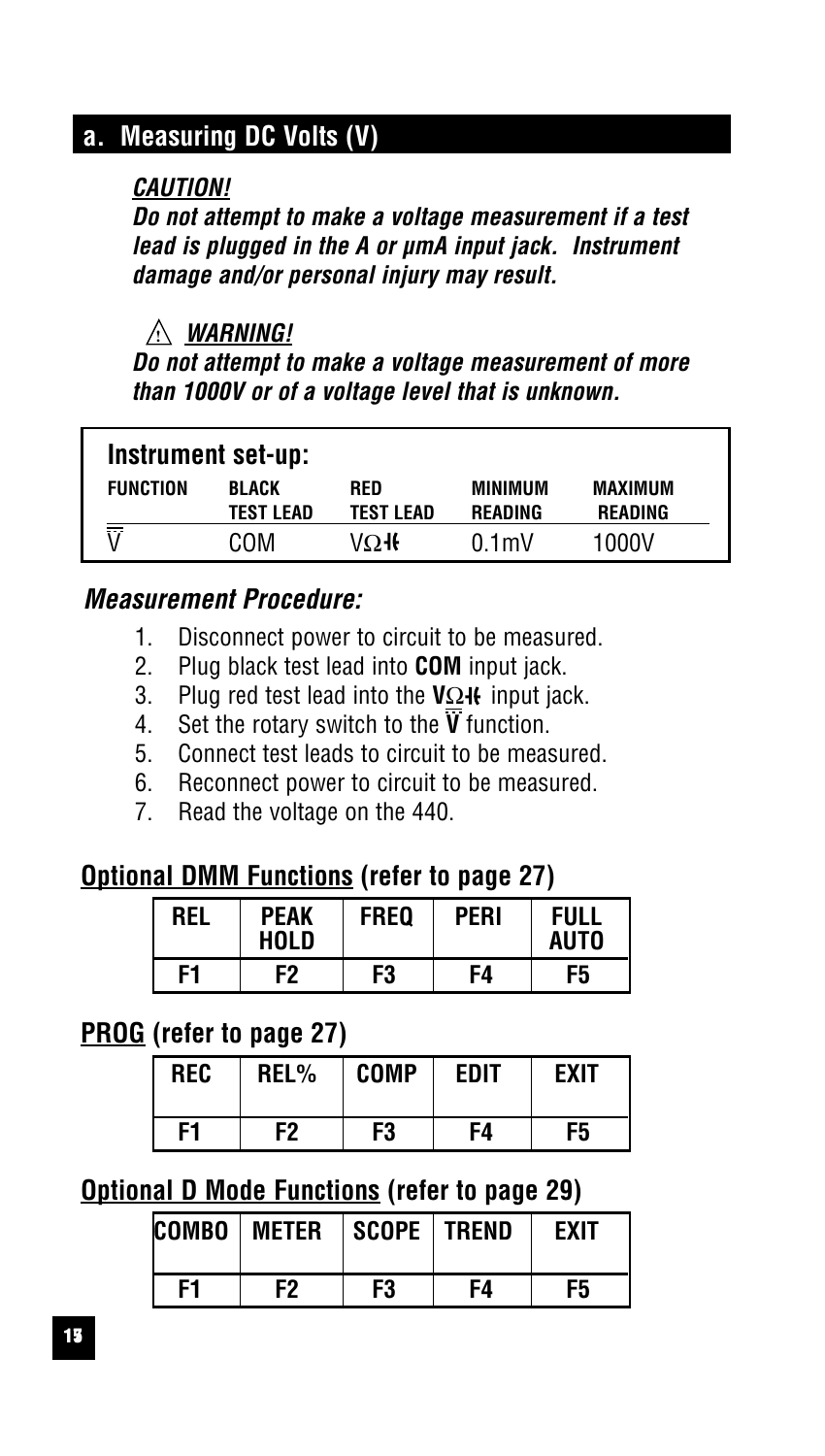#### **b. Measuring AC Volts**

#### **CAUTION!**

**Do not attempt to make a voltage measurement if a test lead is plugged in the A or µmA input jack. Instrument damage and/or personal injury may result.** 

#### **WARNING! !**

**Do not attempt to make a voltage measurement of more than 1000V or of a voltage level that is unknown.** 

| Instrument set-up: |                                  |                         |                    |                    |  |
|--------------------|----------------------------------|-------------------------|--------------------|--------------------|--|
| <b>FUNCTION</b>    | <b>BLACK</b><br><b>TEST LEAD</b> | RED<br><b>TEST LEAD</b> | MINIMUM<br>READING | MAXIMUM<br>READING |  |
|                    |                                  |                         |                    |                    |  |
| $\tilde{v}$        | COM                              | νΩ∙ι                    | 0.1 <sub>m</sub>   | 750V               |  |

#### **Measurement Procedure:**

- 1. Disconnect power to circuit to be measured.
- 2. Plug black test lead into the **COM** input jack.
- 3. Plug red test lead into the **V**Ω **I** input jack.
- 4. Set the rotary switch to the  $\widetilde{V}$  function.
- 5. Connect test leads to circuit to be measured.<br>6. Reconnect power to circuit to be measured.
- Reconnect power to circuit to be measured.
- 7. Read the voltage on the 440.

#### **Optional DMM Functions (refer to page 27)**

| RFI | PEAK<br><b>HOLD</b> | <b>FREO</b> | <b>PFRI</b> | FULL<br><b>AUTO</b> |
|-----|---------------------|-------------|-------------|---------------------|
| F1  | F2                  | F3          | -4          | F5                  |

#### **PROG (refer to page 27)**

| REC | REL% | <b>COMP</b> | <b>FDIT</b> | <b>FXIT</b> |
|-----|------|-------------|-------------|-------------|
| F1  | F2   | F3          | F4          | F5          |

|    | <b>COMBO</b> METER | SCOPE   TREND |    | <b>FXIT</b> |
|----|--------------------|---------------|----|-------------|
| F1 | F2                 | F3            | F4 |             |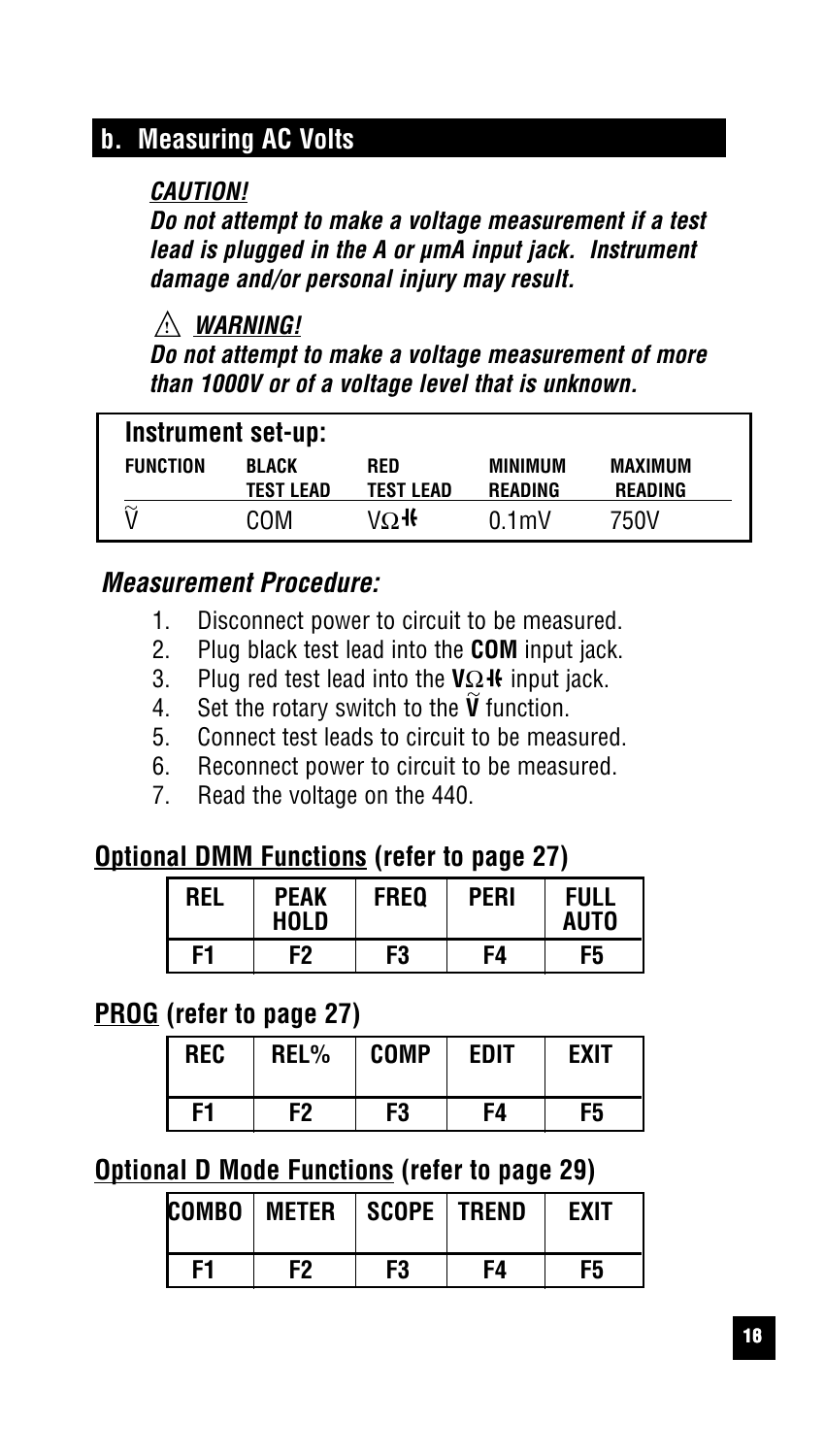#### **c. Measuring DC Amps**

#### **CAUTION!**

**Do not attempt to make a current measurement with the test leads connected in parallel with circuit to be tested. Test leads must be connected in series with the circuit.** 

#### **WARNING! !**

**Do not attempt to make a current measurement of circuits with more than 600V present. Instrument damage and /or personal injury may result.** 

|                                                 | Instrument set-up: |                         |                                  |                           |  |  |
|-------------------------------------------------|--------------------|-------------------------|----------------------------------|---------------------------|--|--|
| <b>FUNCTION</b>                                 | BLACK<br>TEST LEAD | RED<br><b>TEST LEAD</b> | <b>MINIMUM</b><br><b>READING</b> | <b>MAXIMUM</b><br>READING |  |  |
| $\frac{1}{\mu \widetilde{A}}$ m $\widetilde{A}$ | COM                | mA                      | 0.1 <sub>µ</sub> A               | 4000µA                    |  |  |
|                                                 | COM                | mA                      | 10uA                             | 400 <sub>m</sub> A        |  |  |
| $\overline{\widetilde{A}}$                      | COM                | А                       | 1mA                              | 10.00A                    |  |  |

#### **Measurement Procedure:**

- 1. Disconnect power to circuit to be measured.
- 2. Plug black test lead into the **COM** input jack.
- 3. Plug the red test lead into the **mA** or **A** input jack depending on the value of current to be measured.
- 4. Set the rotary switch to the **µA, mA** or **A** function.
- 5. Connect test leads in series to circuit to be measured.
- 6. Reconnect power to circuit to be measured.
- 7. Read the current on the 440.

#### **Optional DMM Functions (refer to page 27)**

| <b>RFI</b> | <b>PEAK</b> | DC   | AC          | FULL        |
|------------|-------------|------|-------------|-------------|
|            | HOLD        | FREO | <b>FREO</b> | <b>AUTO</b> |
| F1         | F2          | F3   | F4          | F5          |

#### **PROG (refer to page 27)**

| <b>REC</b> | REL% | <b>COMP</b> | EDIT | <b>FXIT</b> |
|------------|------|-------------|------|-------------|
| F1         | F2   | F3          | τ4   | F5          |

| <b>COMBO</b> METER | $\vert$ scope $\vert$ trend |    | FXIT |
|--------------------|-----------------------------|----|------|
|                    | F3                          | F4 | -5   |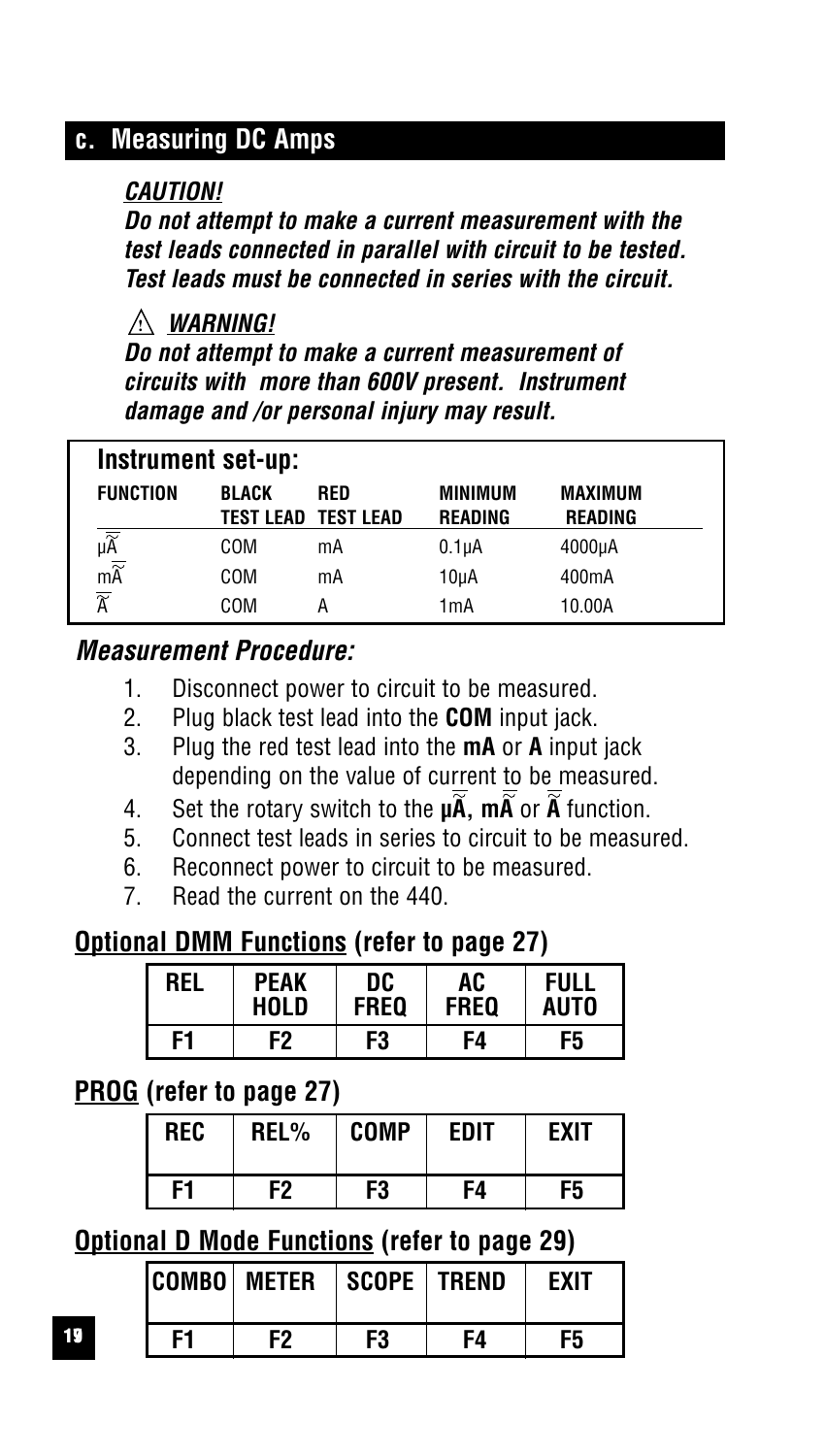#### **d. Measuring AC Amps**

#### **CAUTION!**

**Do not attempt to make a current measurement with the test leads connected in parallel with circuit to be tested. Test leads must be connected in series with the circuit.** 

#### **WARNING! !**

**Do not attempt to make a current measurement of circuits with more than 600V present. Instrument damage and /or personal injury may result.** 

| Instrument set-up:                                 |                                  |                         |                           |                                  |  |
|----------------------------------------------------|----------------------------------|-------------------------|---------------------------|----------------------------------|--|
| <b>FUNCTION</b>                                    | <b>BLACK</b><br><b>TEST LEAD</b> | RED<br><b>TEST LEAD</b> | <b>MINIMUM</b><br>READING | <b>MAXIMUM</b><br><b>READING</b> |  |
| $\frac{1}{\mu \widetilde{A}}$<br>m $\widetilde{A}$ | COM                              | mA                      | 0.1 <sub>µ</sub> A        | 3000µA                           |  |
|                                                    | COM                              | mA                      | 10uA                      | 300 <sub>m</sub> A               |  |
| $\overline{\widetilde{A}}$                         | COM                              | А                       | 1mA                       | 10.00A                           |  |

#### **Measurement Procedure:**

- 1. Disconnect power to circuit to be measured.
- 2. Plug black test lead into the **COM** input jack.
- 3. Plug the red test lead into the **mA** or **A** input jack depending on the value of current to be measured.
- 4. Set the rotary switch to the **µA, mA** or **A** function.
- 5. Push the **F4** button
- 6. Connect test leads in series to circuit to be measured.
- 7. Reconnect power to circuit to be measured.
- 8. Read the current on the 440.

#### **Optional DMM Functions (refer to page 27)**

| REL | PEAK        | DC          | AC          | full        |
|-----|-------------|-------------|-------------|-------------|
|     | <b>HOLD</b> | <b>FREQ</b> | <b>FREQ</b> | <b>AUTO</b> |
| F1  | F2          | F3          | F4          | F5          |

#### **PROG (refer to page 27)**

| <b>REC</b> | REL% | <b>COMP</b> | <b>EDIT</b> | <b>FXIT</b> |
|------------|------|-------------|-------------|-------------|
| F1         | F2   | F3          | τ4          | F5          |

**OPTIONAL D MODE FUNCTIONS (refer to page 29)**

|    | COMBO  METER | $\vert$ scope $\vert$ trend |    | <b>FXIT</b> |
|----|--------------|-----------------------------|----|-------------|
| F1 | F2           | F3                          | F4 | F5.         |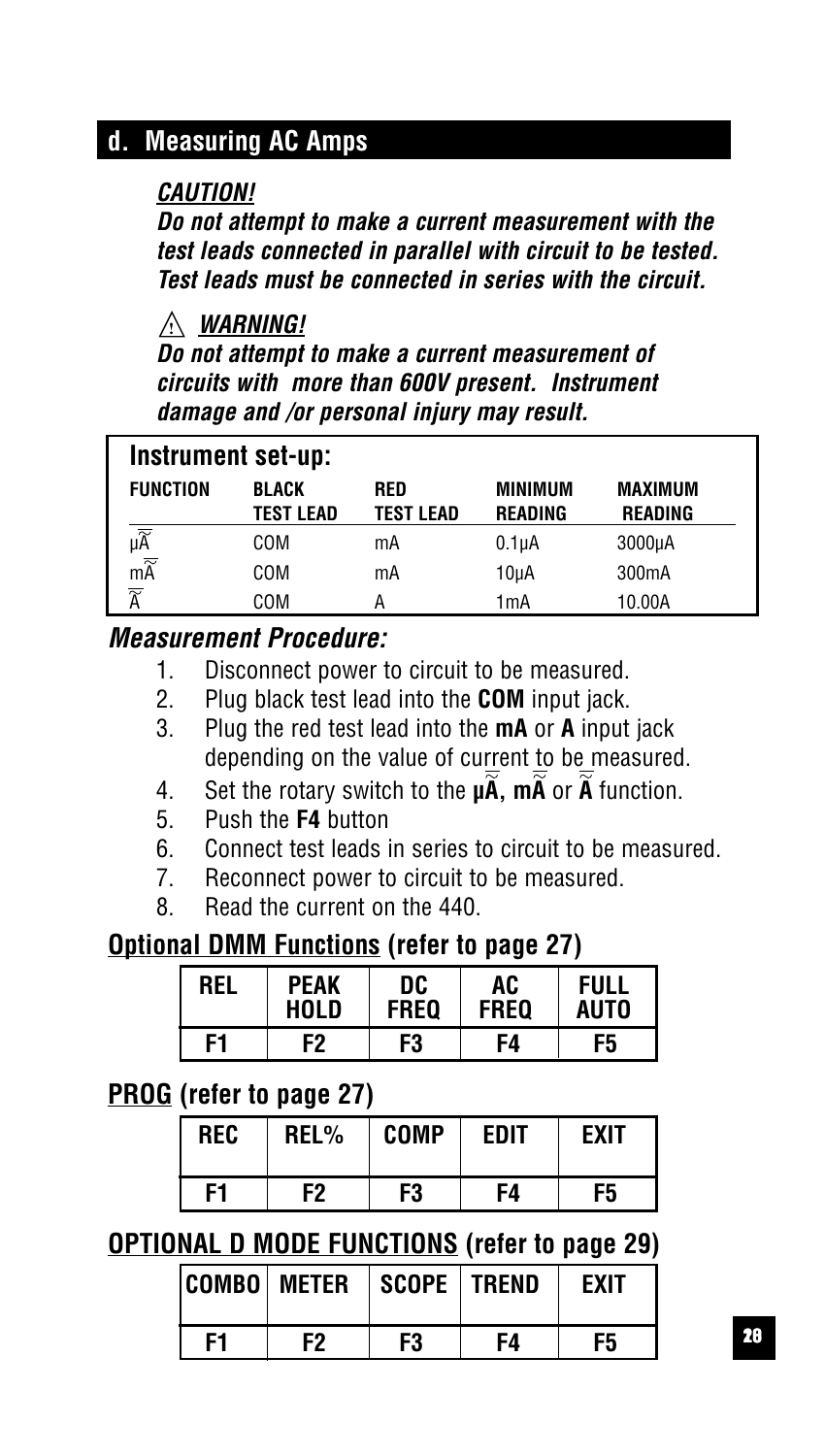#### **e. Measuring Resistance**

#### **WARNING! !**

**Do not attempt to make resistance measurements with circuit energized. For best results, remove resistor completely from circuit before attempting to measure it.** 

#### **NOTE:**

**To make accurate low ohm measurements, short the ends of the test leads together and record the resistance reading. Deduct this value from actual readings.**

| Instrument set-up: |              |                                   |                                  |                           |  |
|--------------------|--------------|-----------------------------------|----------------------------------|---------------------------|--|
| <b>FUNCTION</b>    | <b>BLACK</b> | RFD<br><b>TEST LEAD TEST LEAD</b> | <b>MINIMUM</b><br><b>READING</b> | MAXIMUM<br><b>READING</b> |  |
| $\Omega$ •∭        | COM          | ΨΩV                               | $0.1\Omega$                      | $30.00 \text{M}\Omega$    |  |

#### **Measurement Procedure:**

- 1. Disconnect power to circuit to be measured.
- 2. Plug black test lead into the **COM** input jack.
- 3. Plug red test lead into **V**Ω <sup>4</sup> input jack.
- 4. Set the rotary switch on the 440 to the  $\Omega \bullet \mathbb{D}$  function.
- 5. Connect the test leads to the circuit to be measured.
- 6. Read the resistance value on the 440.

### **Optional DMM Functions (refer to page 27)**

| FI |    |        |    | <b>FULL</b><br>AUTO |
|----|----|--------|----|---------------------|
| C4 | F2 | פ<br>ΰ | F4 | F5                  |

#### **PROG (refer to page 27)**

| <b>REC</b> | REL% | <b>COMP</b> | EDIT | <b>FXIT</b> |
|------------|------|-------------|------|-------------|
| F1         | F2   | F3          | F4   | F5          |

|    | <b>METER</b> |    | <b>TREND</b> | <b>EXIT</b> |
|----|--------------|----|--------------|-------------|
| E1 | F2           | F3 | F4           | F5          |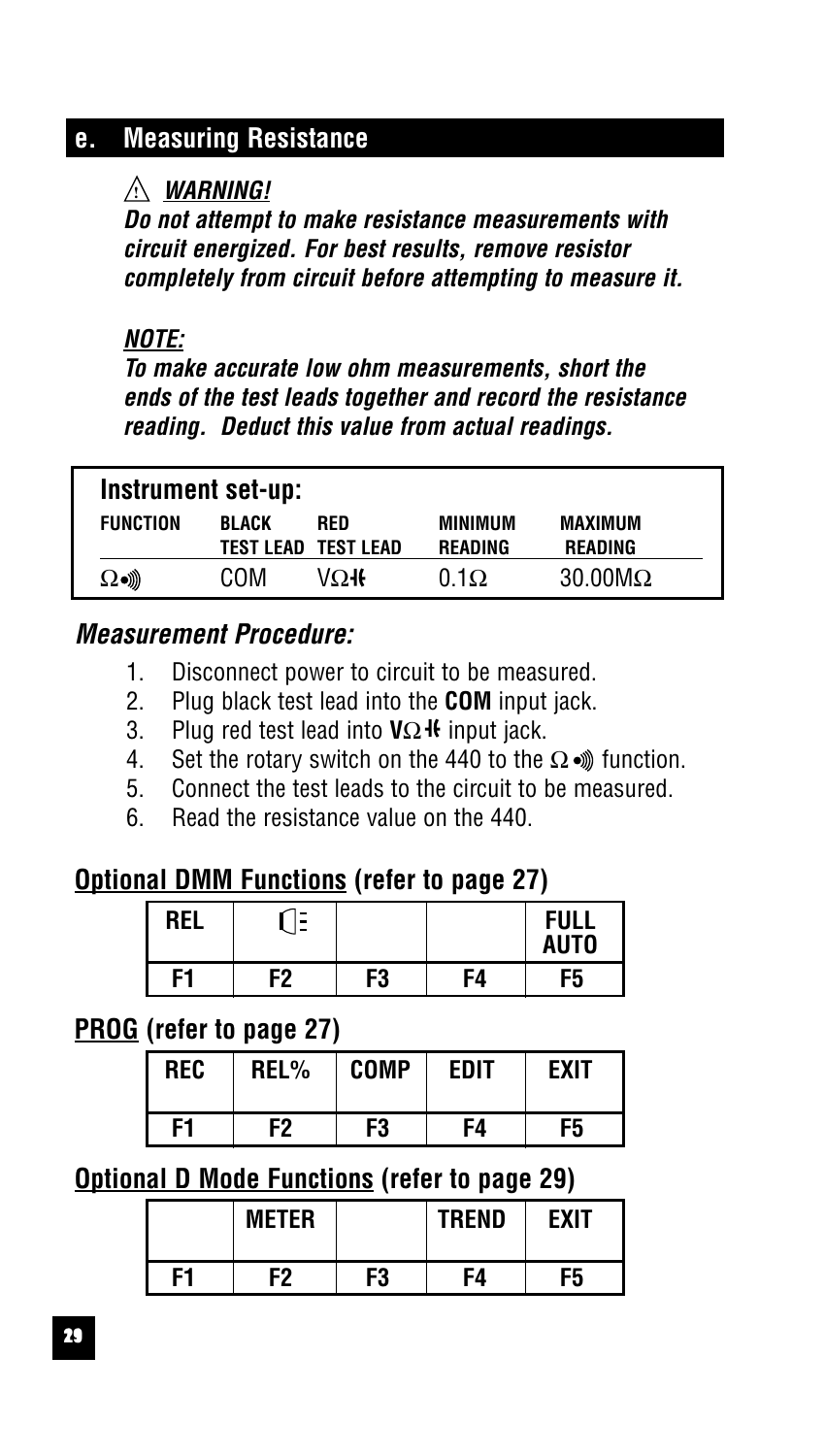#### **f. Measuring Diodes**

#### **CAUTION!**

**Do not attempt to make diode measurements with circuit energized. The only way to accurately test a diode is to remove it completely from the circuit before attempting to measure it.** 

| Instrument set-up: |                           |                   |                    |                    |  |
|--------------------|---------------------------|-------------------|--------------------|--------------------|--|
| FUNCTION           | BLACK<br><b>TEST LEAD</b> | RED<br>TEST LEAD  | MINIMUM<br>READING | MAXIMUM<br>READING |  |
| ₩                  | COM                       | VΩ <del>I</del> t | 0.001V             | 2.000V             |  |

#### **Measurement Procedure:**

- 1. Disconnect power to circuit to be measured.
- 2. Plug black test lead into the **COM** input jack.
- 3. Plug red test lead into **V**Ω <sup>4</sup> input jack.
- 4. Set the rotary switch to the  $\rightarrow$  function.
- 5. Connect black test lead to the banded end of the diode and the red test lead to the non-banded end of the diode.
- 6. Reading on display should be between 0.5 and 0.8 volts.
- 7. Reverse test lead connections in 5 above.
- 8. Reading on the display should be OUCH (Overload).

#### **NOTE: If diode reads 0 in both directions, diode is shorted. If diode reads OUCH in both directions, diode is open.**

|    | -  |    | POLA.<br><b>CHECK</b> |    |
|----|----|----|-----------------------|----|
| 51 | F2 | F3 | FA                    | -5 |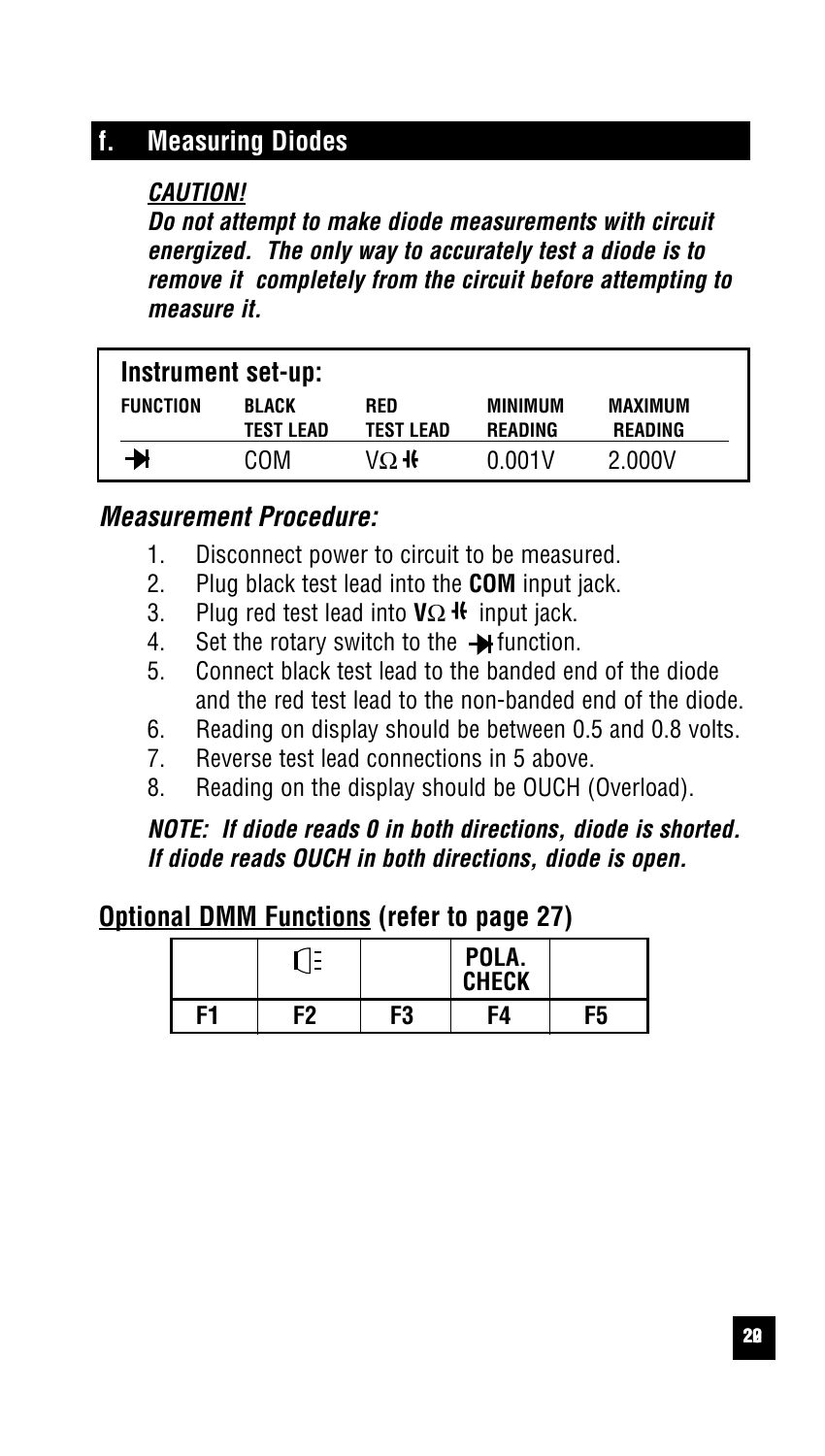### **g. Continuity Buzzer**

#### **WARNING! !**

**Do not attempt to make continuity measurements with circuit energized.** 

| Instrument set-up: |                           |                         |  |  |
|--------------------|---------------------------|-------------------------|--|--|
| <b>FUNCTION</b>    | BLACK<br><b>TEST LEAD</b> | RFD<br><b>TEST LEAD</b> |  |  |
| $\Omega \bullet$   | COM                       | $\sqrt{Q}$ if           |  |  |

#### **Measurement Procedure:**

- 1. Disconnect power to circuit to be measured.
- 2. Plug black test lead into the **COM** input jack.
- 3. Plug the red test lead into the **V**Ω **I** input jack.
- 4. Set the rotary switch to the  $\Omega$  *m*) function.
- 5. Press the **F2** button to activate the continuity buzzer.
- 6. Connect test leads to circuit to be measured.
- 7. Listen for the buzzer to confirm continuity.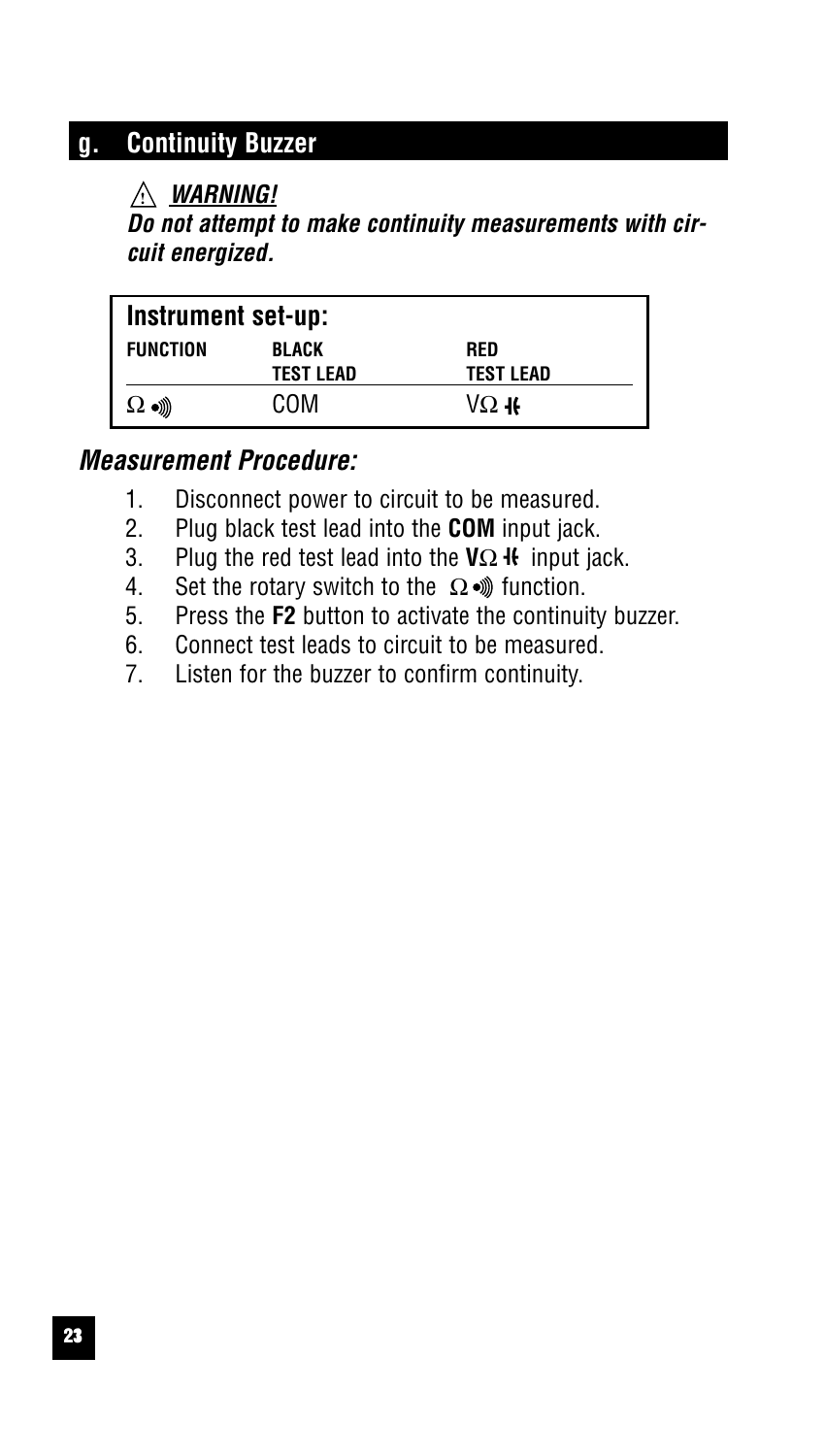### **h. Measuring Capacitance**

#### **WARNING! !**

**All capacitance measurements are to be made on de-energized circuits with all capacitors discharged only. Failure to de-energize and discharge capacitors before attempting to measure them could result in instrument damage and/or personal injury.**

| Instrument set-up: |                           |                         |                    |                           |  |
|--------------------|---------------------------|-------------------------|--------------------|---------------------------|--|
| <b>FUNCTION</b>    | BLACK<br><b>TEST LEAD</b> | RFD<br><b>TEST LEAD</b> | MINIMUM<br>READING | <b>MAXIMUM</b><br>READING |  |
| 16                 | COM                       | VΩ <del>I</del> €       | 0.1nF              | $400.0 \mu F$             |  |

#### **Measurement Procedure:**

- 1. Disconnect power to circuit to be measured.<br>2. Remove capacitor from the circuit and disch
- Remove capacitor from the circuit and discharge it.
- 3. Plug black test lead into the **COM** input jack.
- 4. Plug the red test lead into the **V**Ω input jack.
- 5. Set the rotary switch to the  $\frac{1}{2}$  function.
- 6. Connect test leads to capacitor to be measured.
- 7. Read the capacitor value on the LCD.

|    | <b>METER</b> |    | <b>TREND</b> | <b>FXIT</b> |
|----|--------------|----|--------------|-------------|
| E1 | F2           | F3 | -4           | F5          |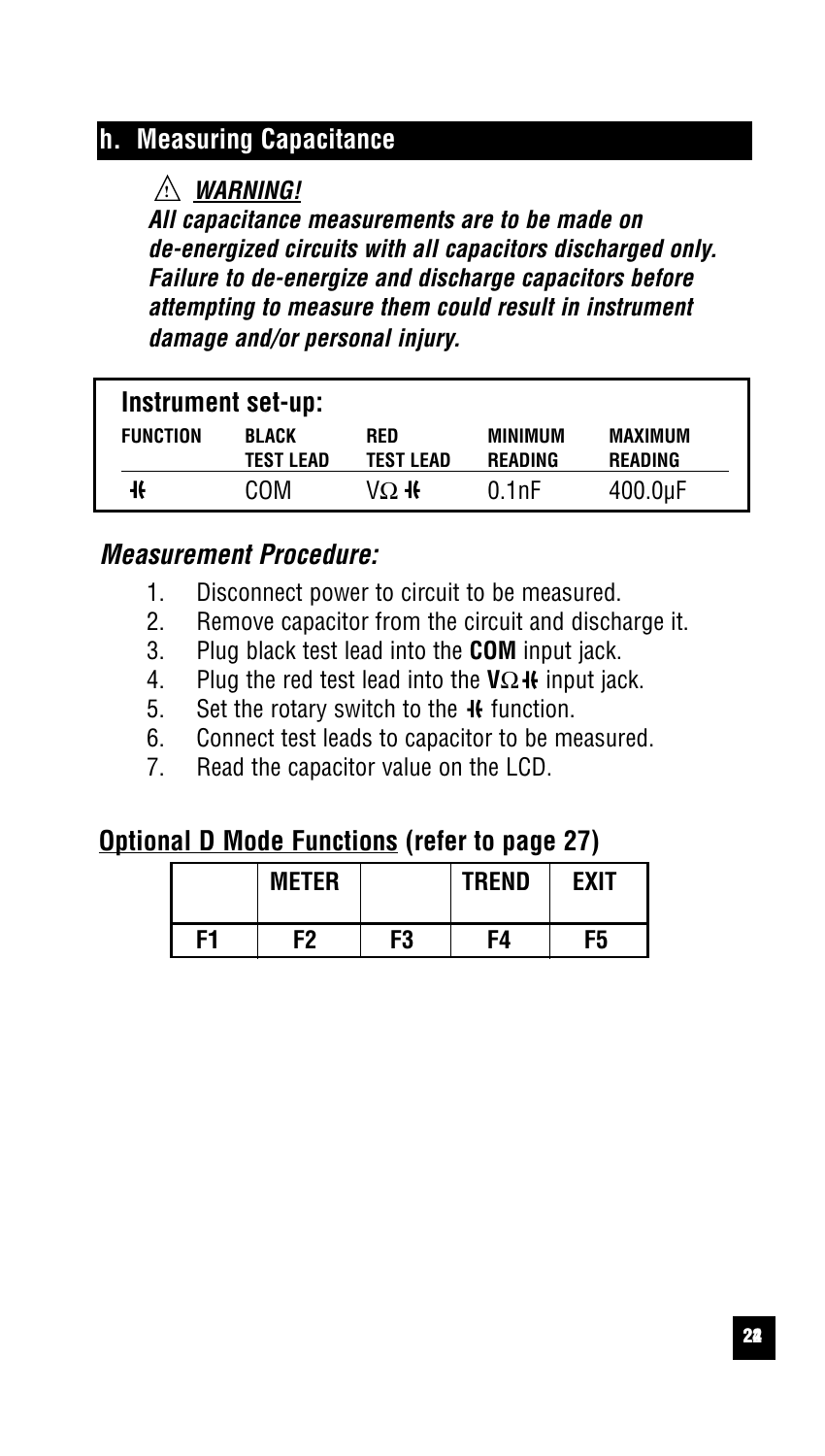### **i. Measuring Frequency**

#### **WARNING! !**

**Never attempt a frequency measurement with a voltage source greater than 600V. Determine the voltage of any unknown frequency source before connecting the instrument in frequency mode.**

| Instrument set-up: |              |           |         |                |  |
|--------------------|--------------|-----------|---------|----------------|--|
| <b>FUNCTION</b>    | <b>BLACK</b> | RED       | MINIMUM | MAXIMUM        |  |
|                    | TEST LEAD    | TEST LEAD | READING | <b>READING</b> |  |
| Hz                 | COM          | VO ∯      | 0.01Hz  | 2.0000MHz      |  |

#### **Measurement Procedure:**

- 1. Disconnect power to circuit to be measured.
- 2. Plug black test lead into the **COM** input jack.
- 3. Plug red test lead into the **V**Ω **i** input jack.
- 4. Set the rotary switch to the **Hz** function.
- 5. Reconnect power to circuit to be measured.
- 6. Read the frequency on the LCD.

#### **Optional DMM Functions**

|    |          | <b>PERIOD</b> |    |
|----|----------|---------------|----|
| F9 | ⊂י<br>-0 |               | מ- |

**F4** Period Push F4 to display the Period (1/time) of measured frequency.

|    | <b>COMBO</b> METER | SCOPE   TREND |    | <b>EXIT</b> |
|----|--------------------|---------------|----|-------------|
| F1 | F2                 | F3            | F4 | F5          |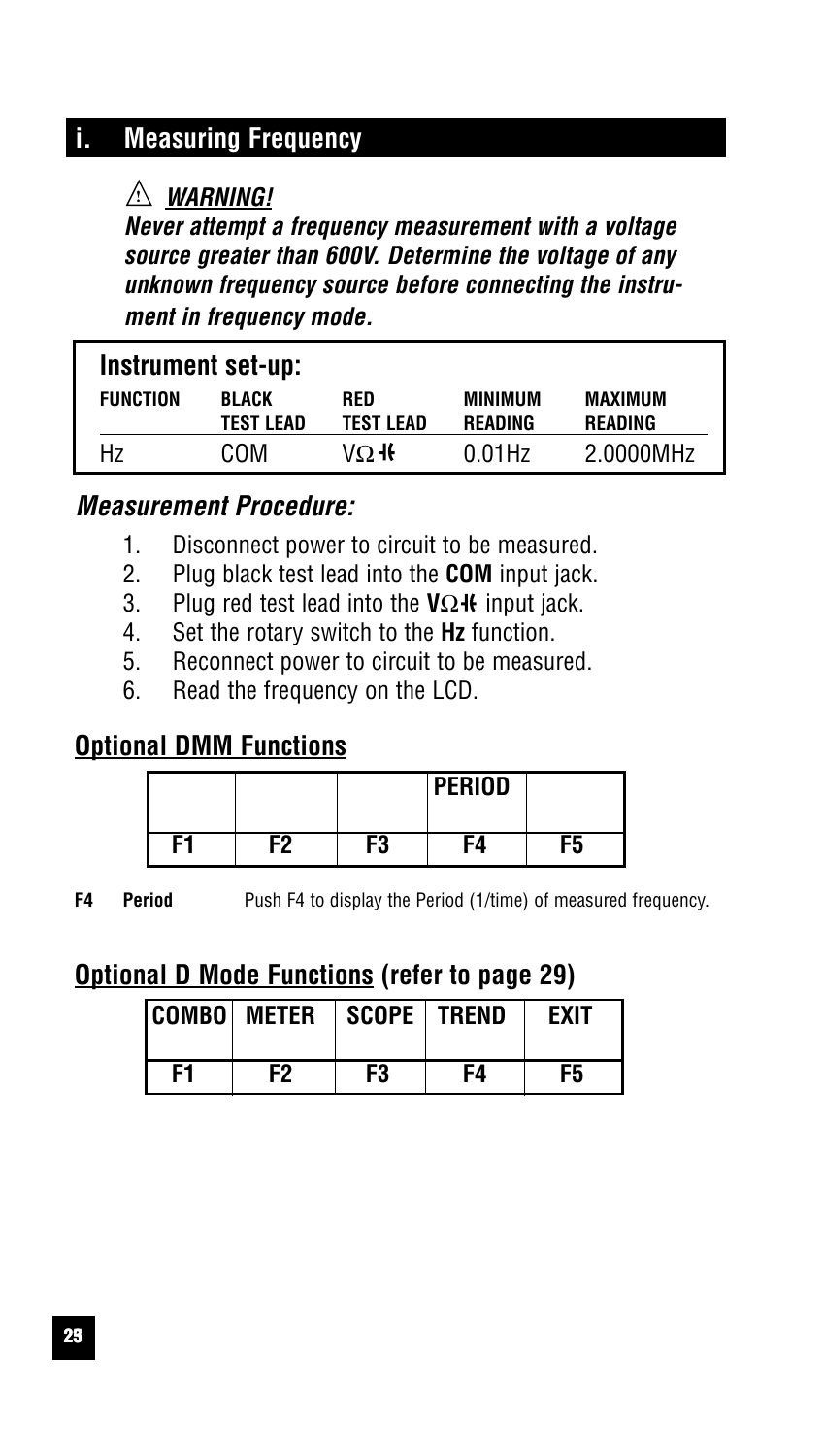#### **j. Component Test**

Use Component Test to measure the characteristics of a passive component (in or out of circuit, no power applied). The 440 provides an AC stimulus signal to the component and plots the voltage drop against the current measurement. The resulting pattern provides information about passive circuit condition.

| 2Hz | 20Hz | <b>200Hz</b> |    |    |
|-----|------|--------------|----|----|
| E1  | F2   | F3           | F4 | F5 |

Diagrams are displayed on the LCD that can be used to roughly identify components being measured. The diagrams below show typical signatures for the components that are indicated. Some components may be difficult to distinguish due to similarities in pattern, however, the determination of a good or bad component can be made.

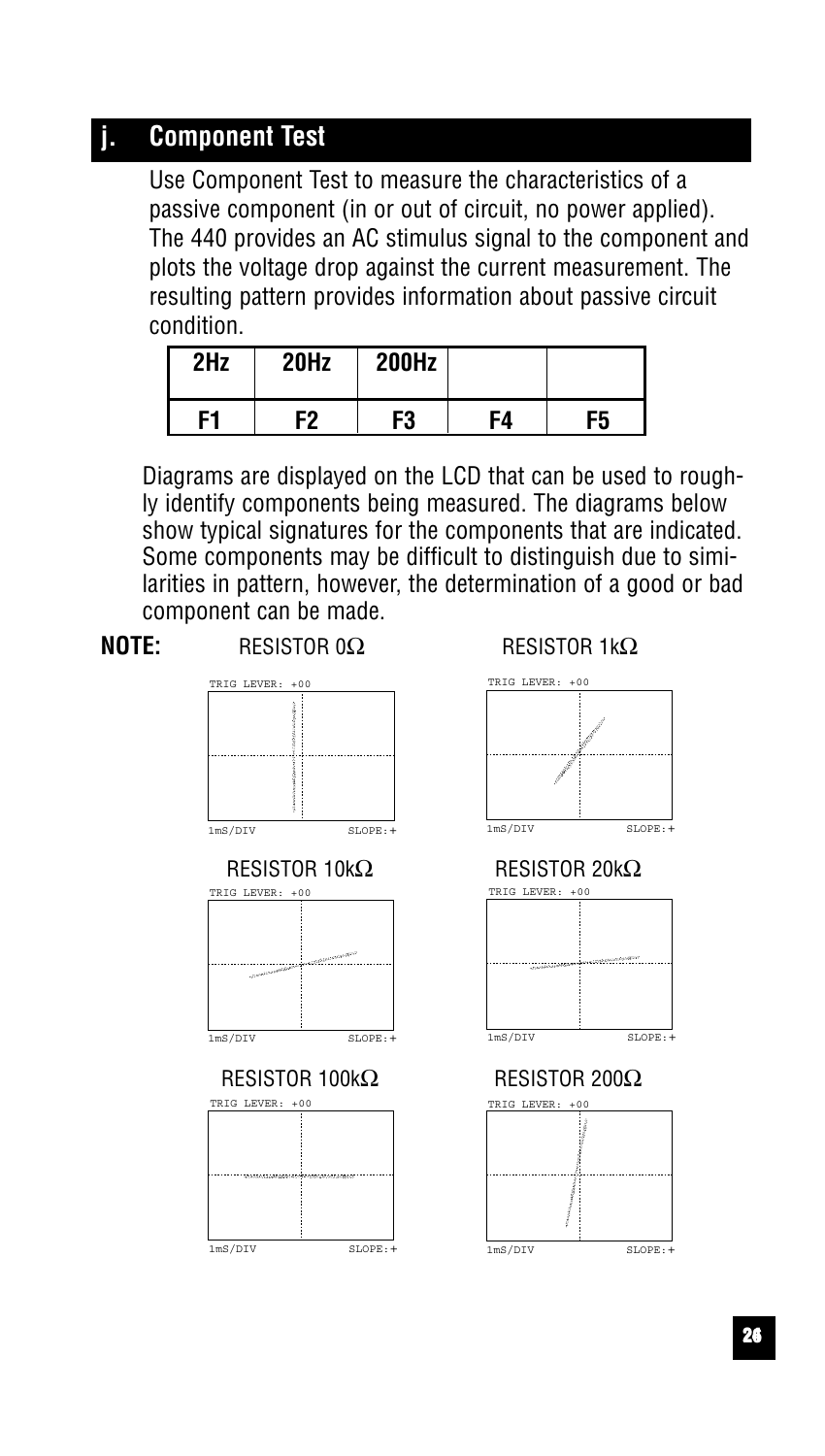#### **NOTE:**

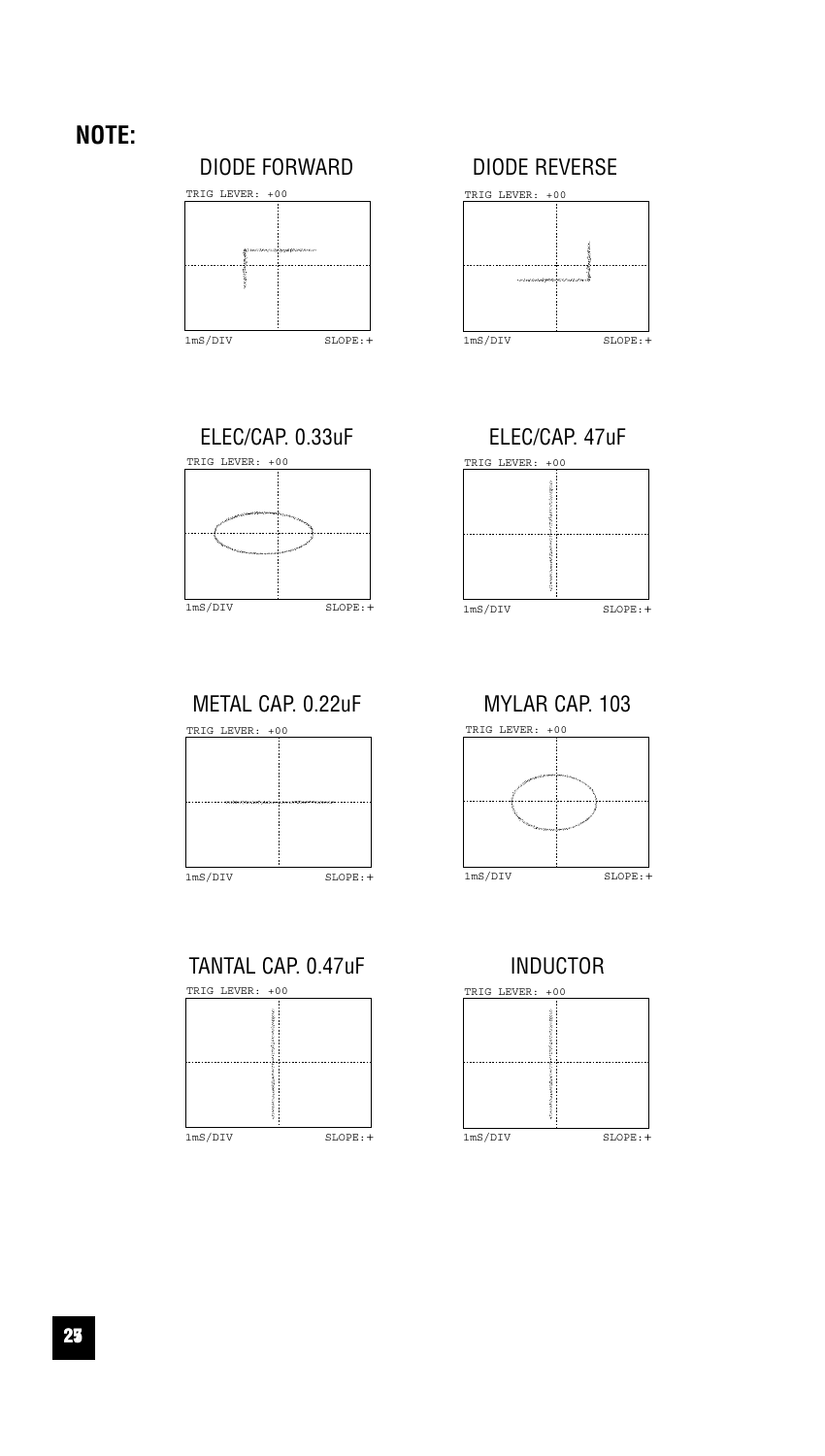### **k. Logic Test**

The logic state of IC's can easily be determined with the 440. Use the function buttons to select TTL, 3V CMOS or 5V CMOS logic chips. The 440 will display high and low logic levels.

| TTL | 3V<br><b>CMOS</b> | 5٧<br><b>CMOS</b> | $\overline{\phantom{0}}$<br>- |    |
|-----|-------------------|-------------------|-------------------------------|----|
| F1  | F2                | F3                | F4                            | -5 |

This function is designed to check the HI/LOW logic states of IC's and circuits by direction of the arrow on the LCD. For TTL circuits, the arrow will point downward at or below 2.9 volts and upward at or above 3.2 volts. For 3V CMOS the arrow will point downward at or below 1.7 volts and upward at or above 2.0 volts. For 5V CMOS the arrow will point downward at or below 3.1 volts and upwards at or above 3.4 volts. When the BZ is also activated, the 440 buzzer will sound when HI logic levels are measured.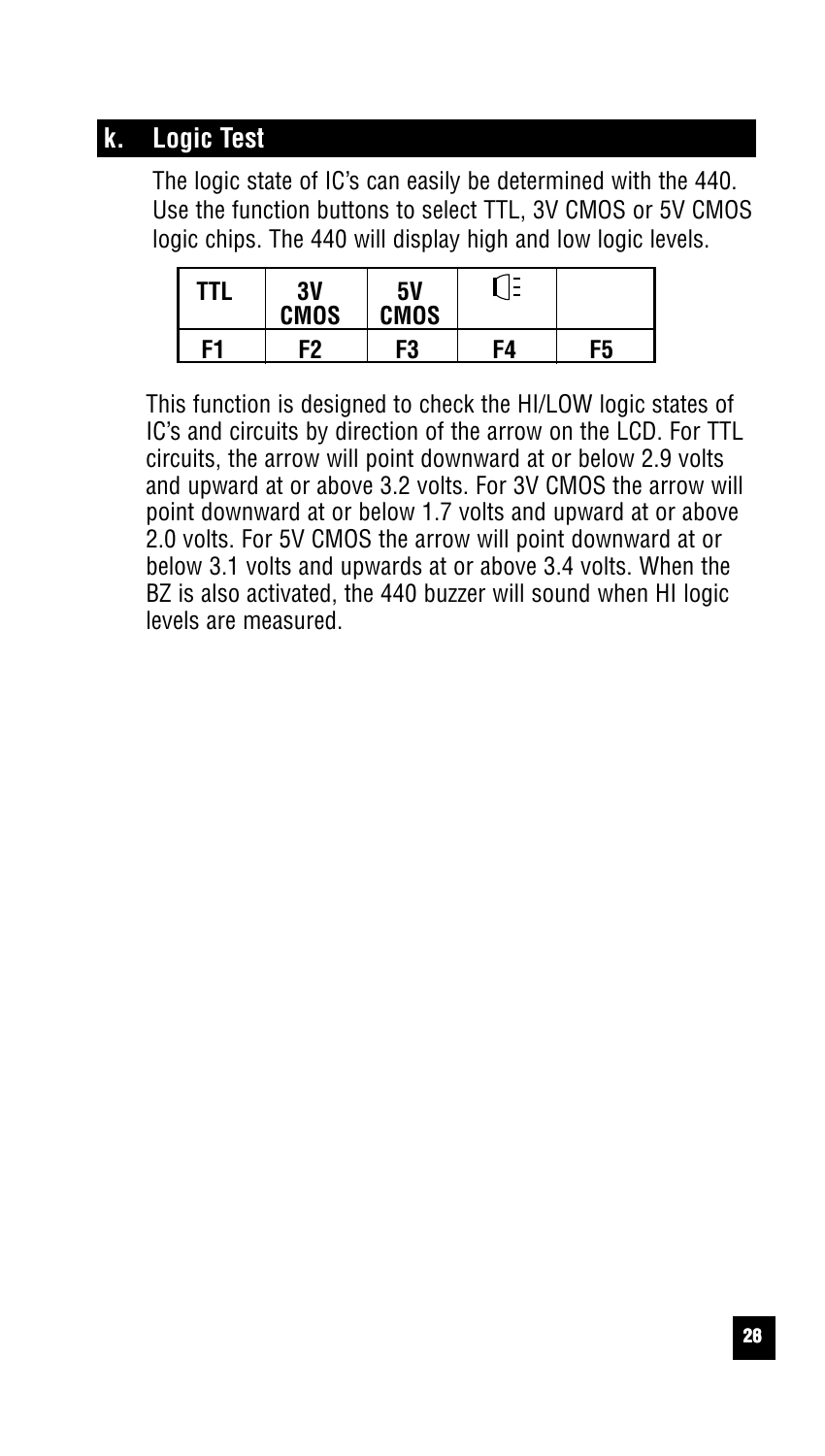# **E. SPECIAL DMM FEATURES AND FUNCTIONS**

### **1. REL:**{Range- ACV,DCV, OHM, DC/AC(µA,mA,A)}

REL stands for relative. When a reading is measured that is wanted as a standard, pushing the REL function will display the variance from the standard for all subsequent readings. This is useful for matching components in circuits.

- a) Obtain a stable reference reading on the 440.
- b) Push the REL (F1) button on the 440.
- c) The REL value will be displayed just above the function button menu on the lower portion of the LCD.
- d) Measure subsequent items.
- e) The LCD will display the difference between the REL stored value and the measured value.

#### **2. PEAK HOLD:**{Range- ACV,DCV, DC/AC(µA,mA,A)}

The 440 displays the MAX and MIN readings for the main function being measured.

**3. (1::**(Range-OHM, DIODE, LOGIC) Pushing the BZ button activates the **Continuity Buzzer**. The buzzer sounds when the resistance measured is <100 Ohms.

### **Note: The following items are accessed by pushing the**

**PROG button on the 440.**

{Range-ACV,DCV, OHM, DC/AC(µA,mA,A)}

| L<br>МF<br>$\cdot$ %<br>REC |
|-----------------------------|
|-----------------------------|

### **4. REC PRESS**

Pushing this button activates the **Min/Max** record function. The minimum and maximum values of readings over a period of time are displayed on the LCD.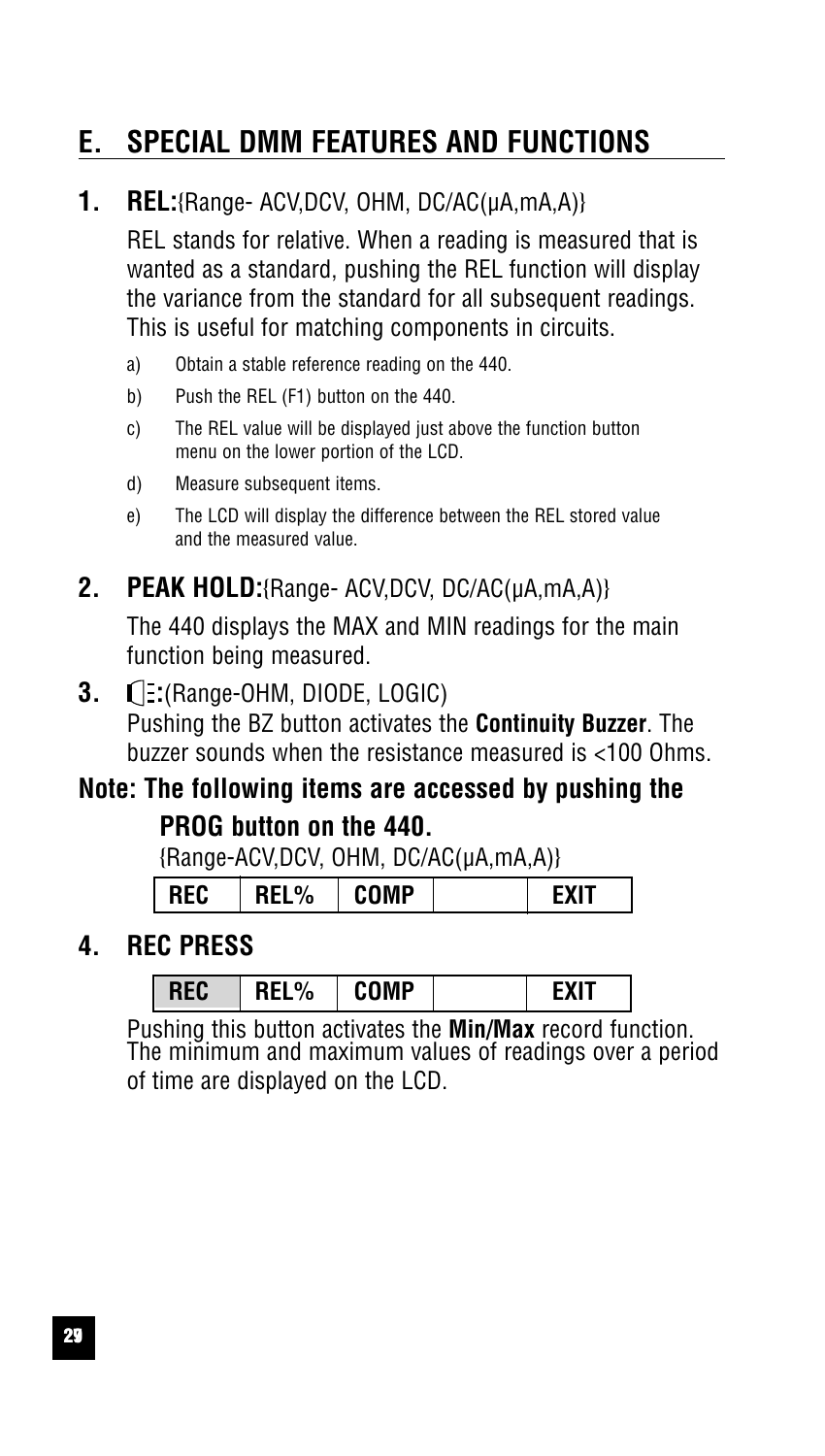#### **5. REL%**

|                                                  | i rec | $REL\%$ $COMP$ $EDIT$ |  |  | <b>FXIT</b> |  |
|--------------------------------------------------|-------|-----------------------|--|--|-------------|--|
| Pushing this button activates the REL% function. |       |                       |  |  |             |  |

**EDIT PRESS**

|--|

A reference value is entered using the edit button and all subsequent readings are displayed as a percentage to the reference value.

#### **6. COMP**



Pushing the COMP buttons enters the 440 into the **Compare Mode**.



A reference value is entered using the edit button and all subsequent readings are displayed compared to the reference value.

**NOTE:** The first line edited is the HI value. To access the line for LO value, push the F1 key to scroll to the lower line.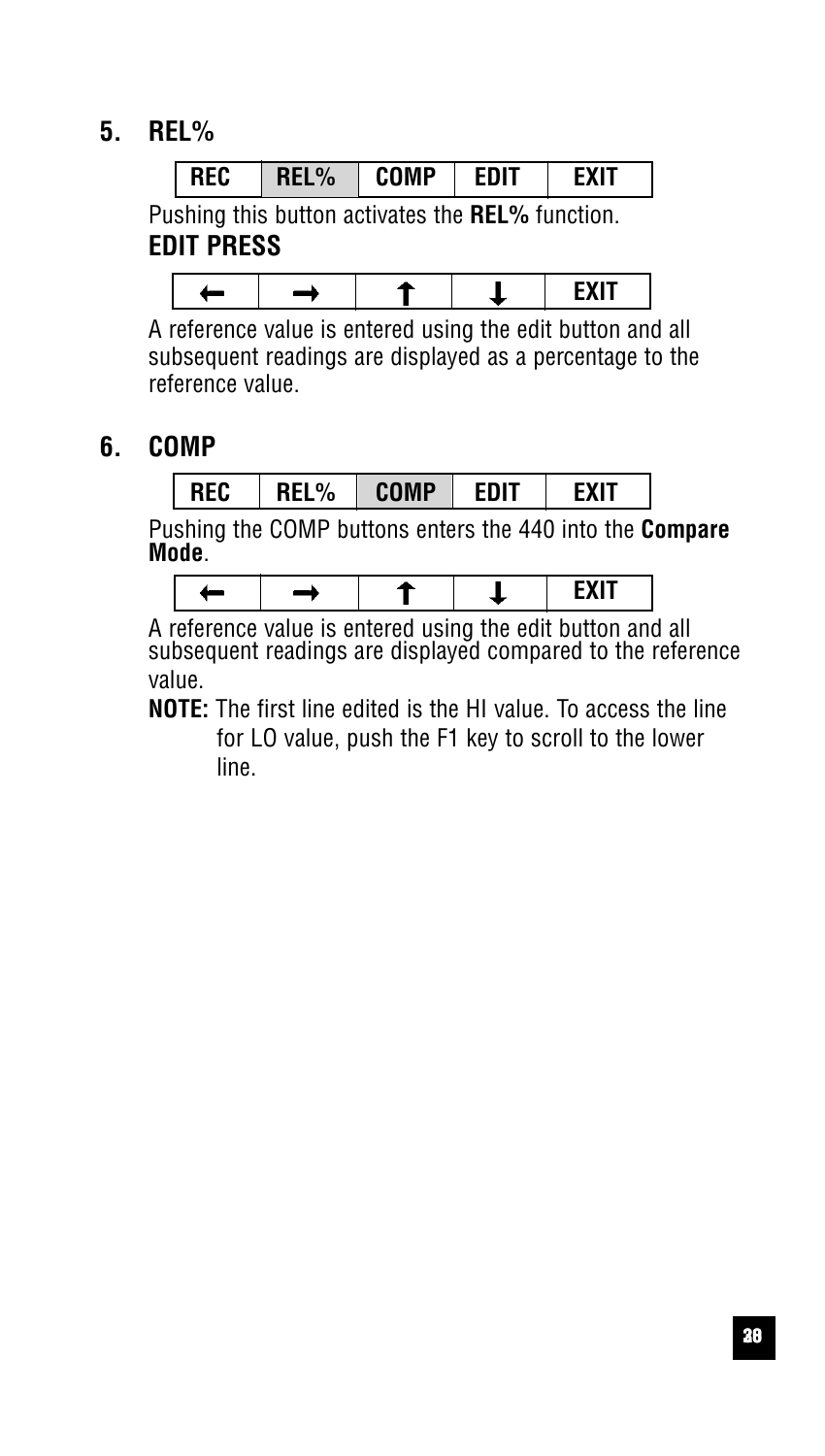# **F. D MODE FEATURES AND FUNCTIONS**

# **1. TREND {Range-Cap., Freg., ACV,DCV, AC/DC(µA,mA,A)}**

The TREND mode allows you to measure a specific function for a predetermined length of time so you can look for trends in the circuit being monitored. The following functions are enabled when TREND mode is entered.

| <b>IRS232</b> | TIME<br>SET | <b>TREND</b><br><b>TYPE</b> | RE-<br>START |    |
|---------------|-------------|-----------------------------|--------------|----|
| F1            | F2          | F3                          | F4           | F5 |

- a) **RS232** Enables the RS232 port on the top of the 440. Allows for interface between the 440 and a PC.
- b) **TIME SET** Allows you to edit the time per division for the trend graph.

|    | <b>SLOW</b> | <b>FAST</b> |    | <b>EXIT</b> |
|----|-------------|-------------|----|-------------|
| F1 | F2          | F3          | F4 | F5          |

Slow or Fast selects the interval to use on the horizontal scale as data points are plotted on the trend graph. (Seconds: 1, 2, 5, 10, 15, 30, 45; Minutes 1, 2, 3)

c) **TREND TYPE**

| AVG | <b>SAMPLE</b> |    |     | <b>FXIT</b> |
|-----|---------------|----|-----|-------------|
| F1  | F2            | F3 | F4. | F5          |

**Average:** Plots the average of all samples taken by the 440 during the plot interval. **Sample:** Plots the last sample taken by the 440 at the time the data point is plotted.

d) **RE-START** Starts plotting a new trend graph as new samples are acquired. Primary readings are displayed and plotted; there are no secondary readings in Trend Mode.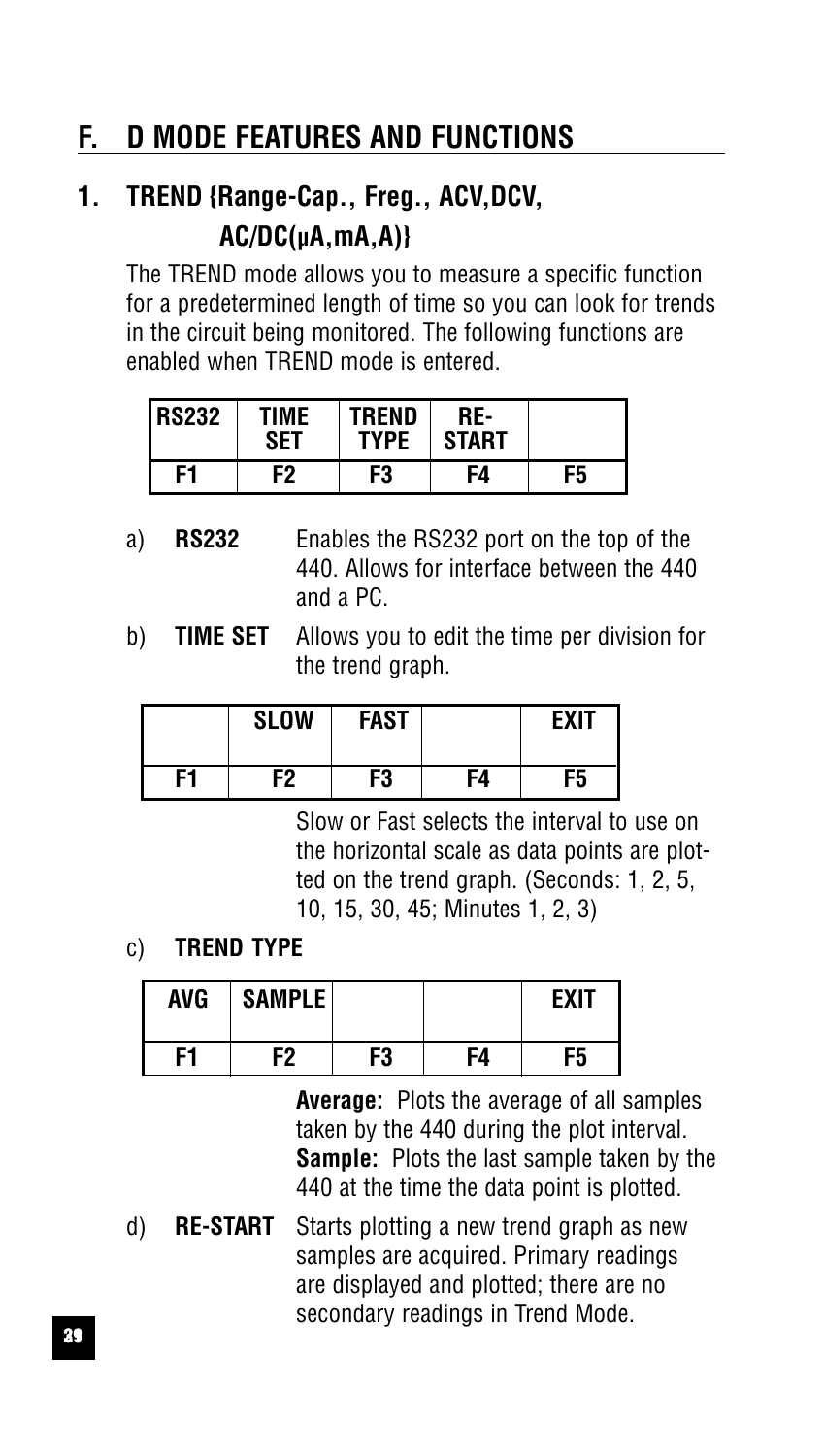**NOTE:** The following is an example of setting up TREND mode for a 10 ACV signal:

Push the D MODE button and then the TREND(F4) button. Set the sampling time by pushing the TIME SET(F2) button to the desired rate. Push EXIT to return to previous menu.

Push the TREND TYPE(F3) button. select from the following: AVERAGE(F1)-Draws plot of the sampled data at the end of the sample time.

RESTART starts the plotting process retaining the above settings.

Display will show all data points in recording time.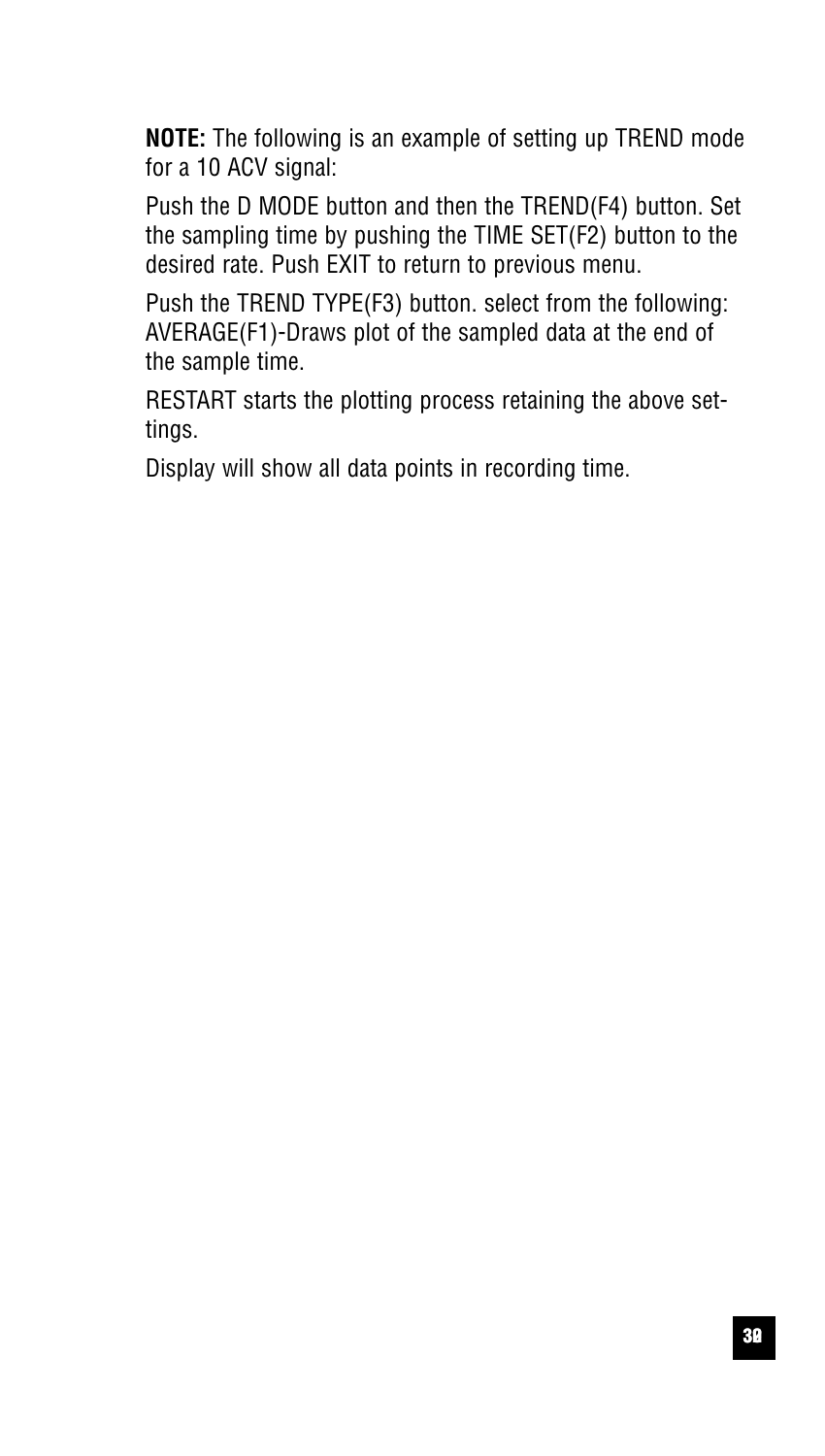### **2. SCOPE (PRESS D MODE)**

Pushing the SCOPE button (F3) enters the 440 in the oscilloscope mode. The following function is displayed:

| TIME<br><b>BASE</b> | TRIG | SINGL | GLITC<br><b>H CAP</b> | FULL<br><b>AUTO</b> |
|---------------------|------|-------|-----------------------|---------------------|
| F1                  | F2   | F3    | F4                    | F5                  |

a) **TIME BASE** Allows the user to adjust the time base for the displayed waveform. Push the F2 button to decrease the time and F3 to increase the time {sweep speed(1, 2, 5, 10, 20, 50uS, 0.1, 0.2, 0.5, 1, 2, 5, 10, 20, 50mS, 0.1, 0.2, 0.5, 1S)}. F5 exits the menu.

|    | <b>SLOW</b> | <b>FAST</b> |    | <b>EXIT</b> |
|----|-------------|-------------|----|-------------|
| F1 | F2          | F3          | FΔ | F5          |

b) **TRIG** Allows the user to set the slope and level of the trigger. Push F1 to set the slope  $+$  or  $-$ ; push F2 to increase trigger level; push F3 to decrease the trigger level. F5 exits the menu.

| <b>SLOPE</b> | UP. | <b>DOWN</b> |    | <b>FXIT</b> |
|--------------|-----|-------------|----|-------------|
| E1           | F2  | F3          | F4 | F5          |

- c) **SINGL** This mode will force the 440 to show one single sweep of the measured parameter based on the time and trigger settings.
- d) **GLITCH CAPTURE** An excellent troubleshooting tool for finding spikes in circuits. Set the trigger to a level above the normal peak value of a circuit and let the 440 baby-sit the line until a spike is encountered. The 440 will display only this event showing a problem with the line.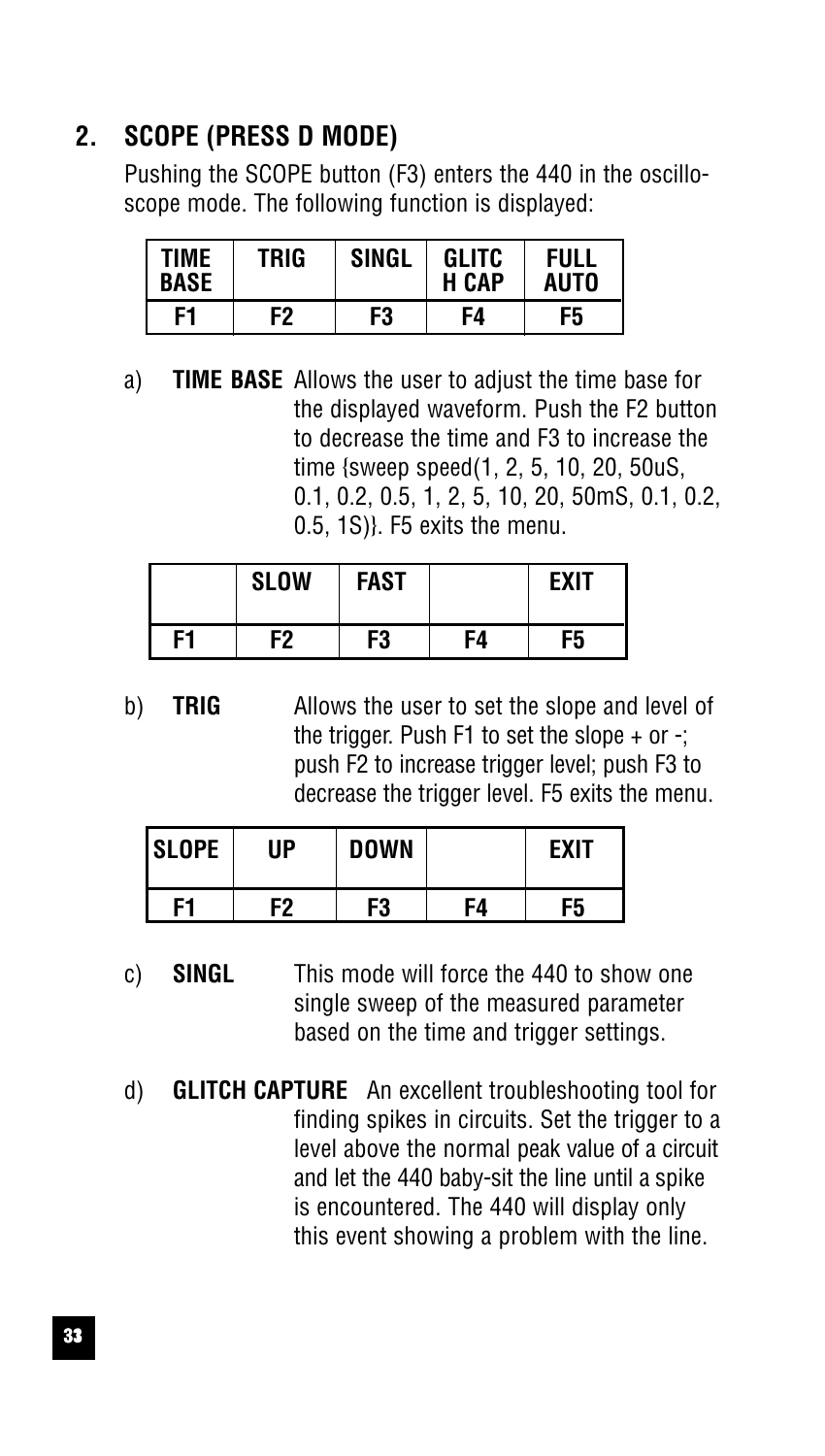# **G. WAVEFORM MEMORY & SET-UP MEMORY**

### **WAVEFORM MEMORY: 8 Pages (locations) Set-up Memory: 8 Pages (locations)**

#### **1. Using Waveform Memory**

a) Press **MEM** Key(  $\overline{V}$ ,  $\widetilde{V}$ ,  $\mu \widetilde{A}$ ,  $m \widetilde{A}$ ,  $\widetilde{A}$ )

| <b>I RANGE</b> | <b>RANGE</b> | WAVF | <b>SETUP</b> | <b>FXIT</b> |
|----------------|--------------|------|--------------|-------------|
| ПP             | <b>DOWN</b>  | MFM  | MFM          |             |
| F1.            | F2           | F3   | F4           | F5          |

**F3:** Waveform Memory

**Setup Memory** 

#### b) Press **WAVE/MEM** Key

| l page<br>UP | <b>PAGE</b><br><b>DOWN</b> | <b>SAVE</b> | LOAD | <b>FXIT</b> |
|--------------|----------------------------|-------------|------|-------------|
| F1           | F2                         | F3          | F4   | F5          |

- **F1, F2:** Page Up, Down; Select Memory Location (0,1,2,3,4,5,6,7 Page)
- **F3:** Save the present waveform to a memory location
- **F4:** Load and Display from selected Memory

#### **2. Using Set-up Memory**

a) Press **MEM** Key(  $\overline{V}$ ,  $\widetilde{V}$ ,  $\mu$  $\widetilde{A}$ ,  $m\widetilde{A}$ ,  $\widetilde{A}$ )

|    |    | <b>WAVE</b><br>MEM | <b>SETUP</b><br>MEM | FXIT |
|----|----|--------------------|---------------------|------|
| F1 | F2 | F3                 | F4.                 | F5   |

- **F1, F2:** RANGE UP, DOWN
- **F3:** Waveform Memory
- **F4:** Setup Memory
- b) Press **MEM**  $Key(\rightarrow H, Hz, Logic, H, COMP)$

|    |                           | <b>SETUP</b><br>MEM | <b>EXIT</b> |
|----|---------------------------|---------------------|-------------|
| C) | Press <b>MEM</b> Key(OHM) |                     |             |
|    |                           | <b>SETUP</b><br>MFM | <b>EXIT</b> |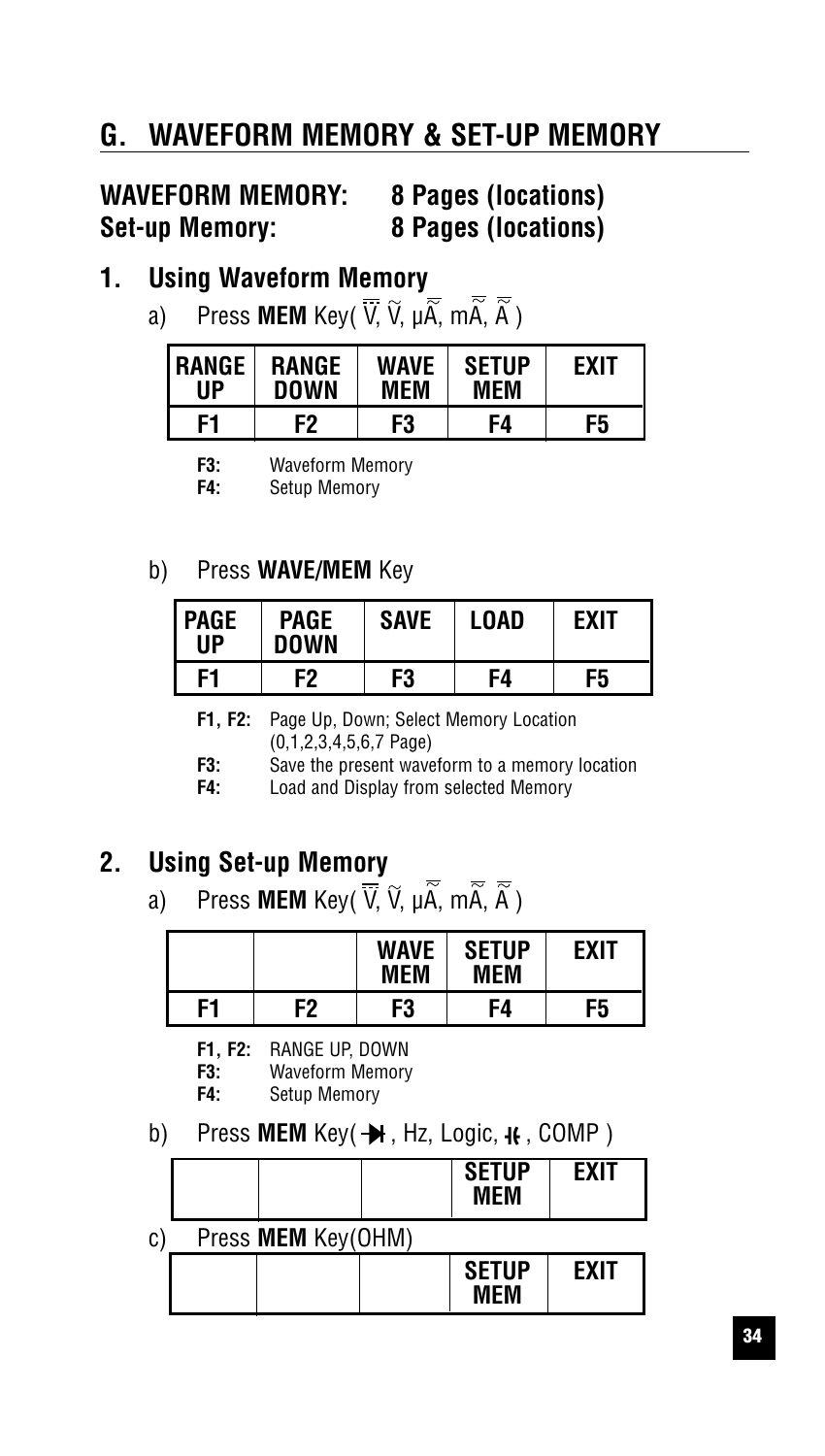d) Press **SETUP/MEM** Key

| <b>PAGE</b><br>UР | EDIT | <b>SAVE</b> | <b>LOAD</b> | <b>EXIT</b> |
|-------------------|------|-------------|-------------|-------------|
| F1                | F2   | F3          | F4          | F5          |

**F1:** Page Up, Down; Select Memory Location (0,1,2,3,4,5,6,7 Page)

**F2:** New Edit (Range, Contrast, D Mode, Baud Rate, etc.)

**F3:** Save the present setup status

**F4:** Load and setup from selected Memory

e) **EDIT** Press

|--|

**NEXT:** Menu selection

**←, →:** Mode level and function selection.

#### **f) Adjusting REL% and COMP reference value is as follows**

- 1. Enter the REL% key COMP mode by pushing PROG key
- 2. Push the REL% key(F2) to adjust REL% reference value and then push EDIT key(F4).
- 3. Set the digit by right and left direction key and set the figure by up to down direction key and then push the EXIT key.
- 4. Enter the COMP mode by pushing F3 key and push the EDIT key(F4).
- 5. Set the digit by right and left direction key and set the figure by up and down direction key and then push the EXIT key(HI,LO,setting).
- 6. Push the RGE key and SETUP/MEM key.
- 7. Save the adjusted value with page up key(F1) to memory page.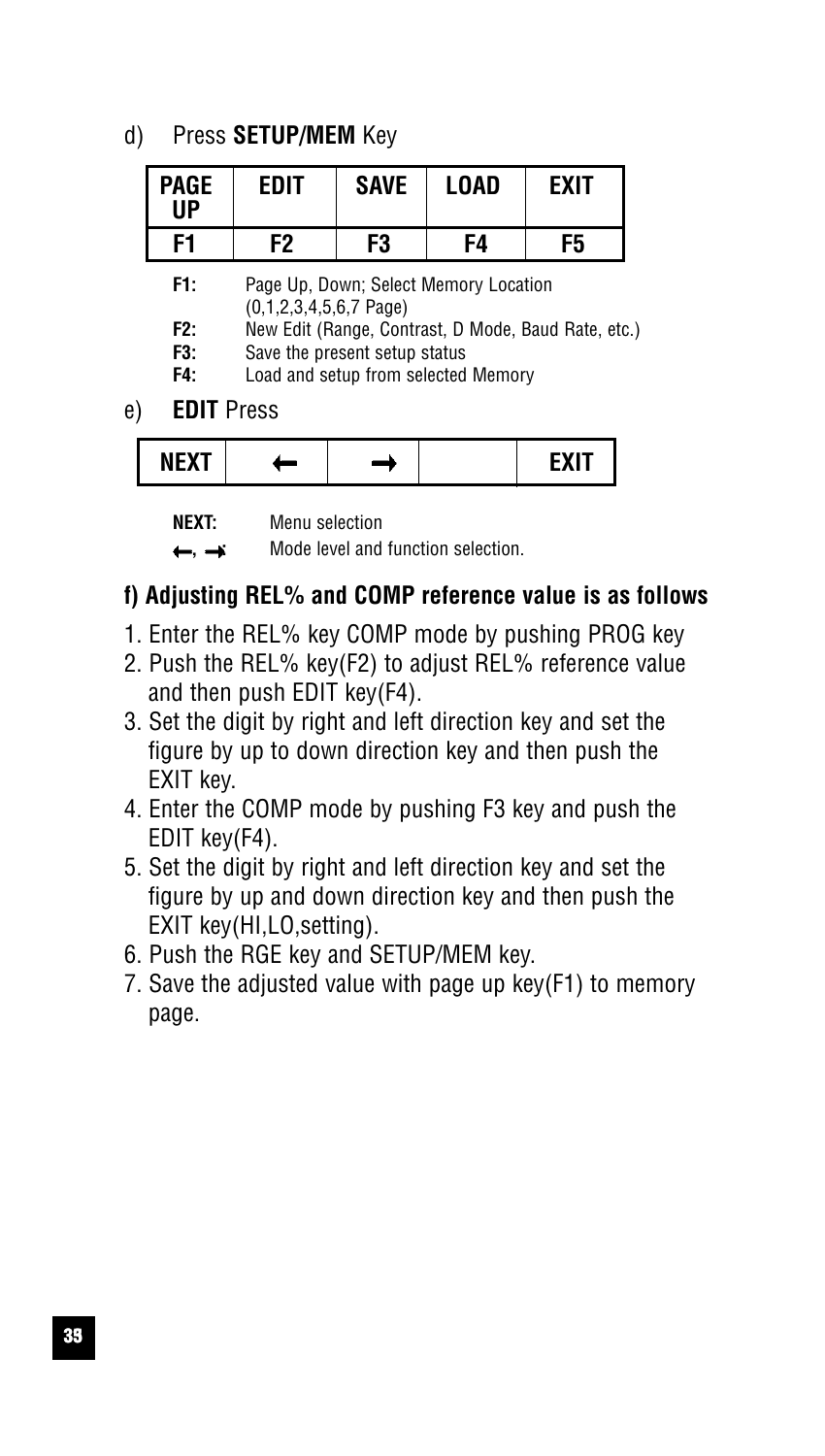

### **Measure DC Drive Motor Current**

The 440 can measure the start-up, running and drop-out current of DC drive motors. Connect the 440 in series with motor and controller at the controller, and proceed by following instructions to measure DC amps.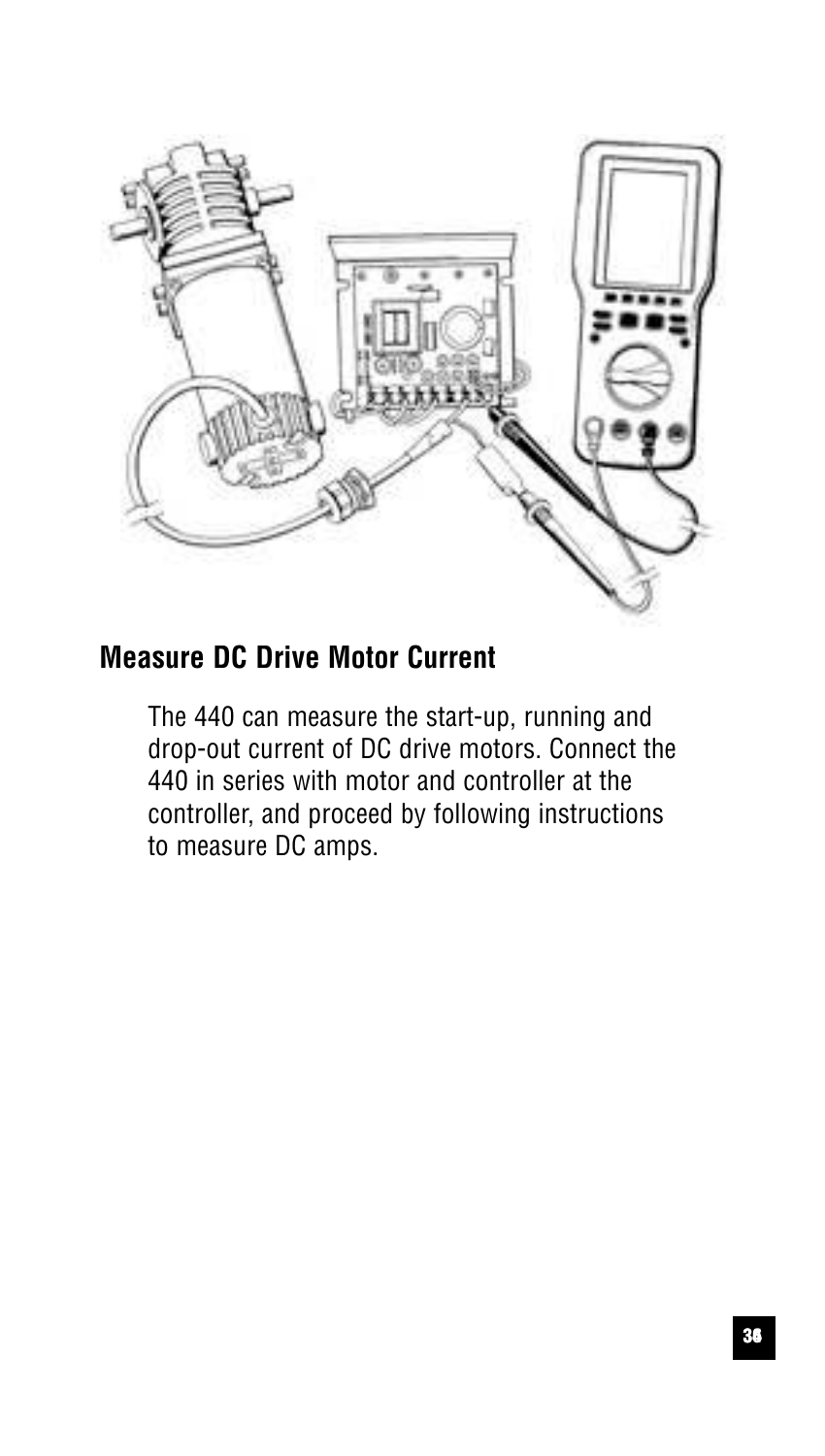# **H. NORMAL MODE 440 APPLICATIONS**

**Note: Scope sets up automatically for all applications below. For best performance, leave 440 in default COMBO scope/DMM mode.**

# **1. Industrial Motor Control**

- a) Start-up inrush current
- b) Waveform symmetry
- c) Variable frequency drive signals
- d) Pulse width modulation
- e) Noise
- f) AC and DC speed control signals

### **2. Power Quality**

- a) Noise on industrial feeds
- b) AC voltage waveshape
- c) Current waveforms

### **3. NC Machines**

- a) Power quality
- b) Sensor outputs
- c) Control circuits
- d) Safety circuits
- e) Calibration and adjustments

# **4. Uninterruptible Power Supplies**

- a) Sensing and monitoring circuits
- b) Output waveforms
- c) Current waveforms

### **5. Audio**

- a) Public address feeds
- b) Amplifiers
- c) Mixers
- d) Preamps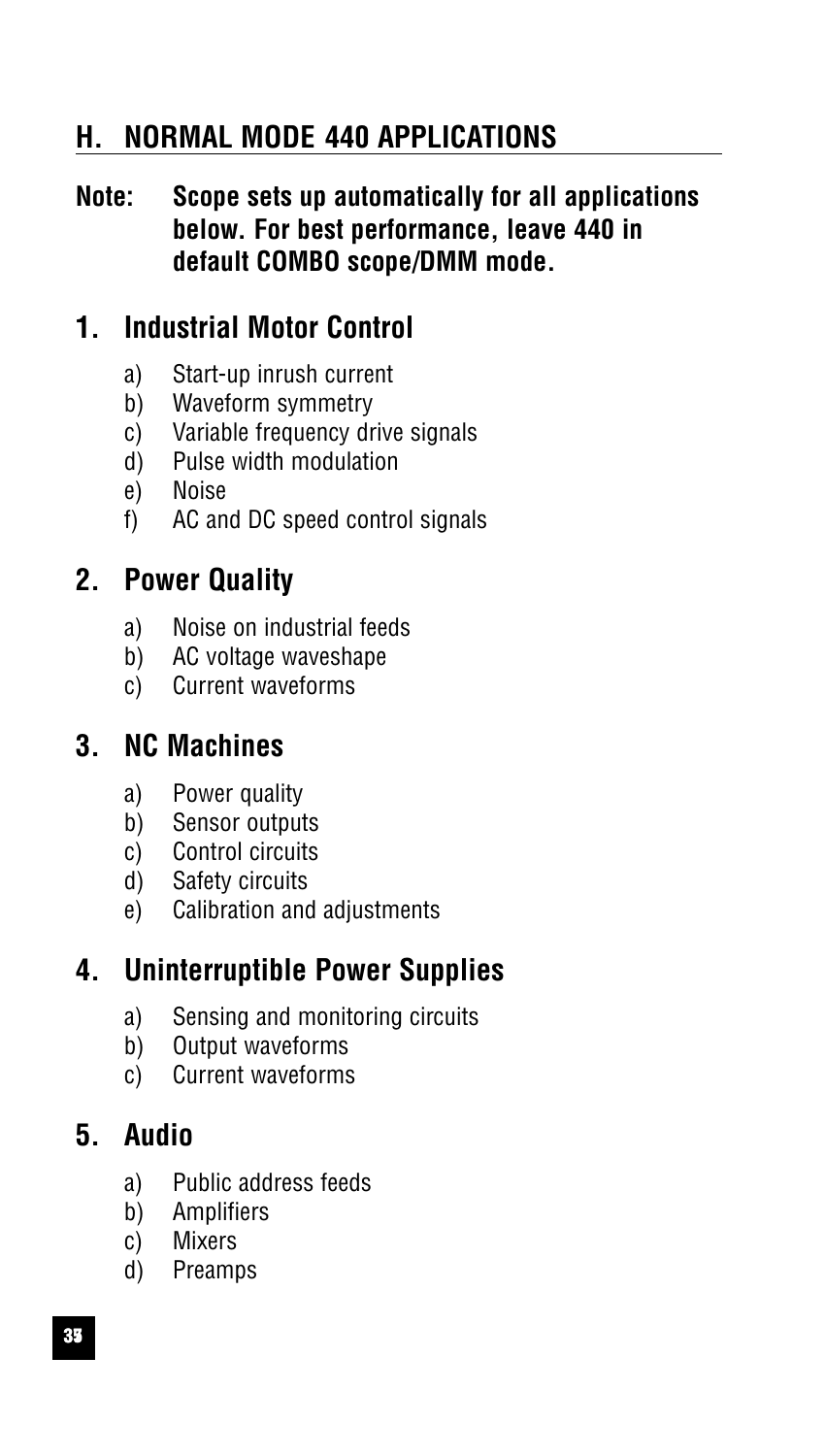# **H. NORMAL MODE 440 APPLICATIONS (cont.)**

### **6. Video**

- a) Horizontal and vertical scan rates
- b) Z axis blanking
- c) Sync pulses
- d) Luminance

# **7. Factory Automation**

- a) Robot control signals
- b) Machine Vision
- c) Machine and control sensing circuits
- d) Calibration of positioning systems
- e) Analog controllers
- f) Servo controls

## **8. Line Conditioners**

a) Quality

# **9. Voltage Regulators**

- a) Noise
- b) Stability

### **10. Inverters**

a) Waveform Quality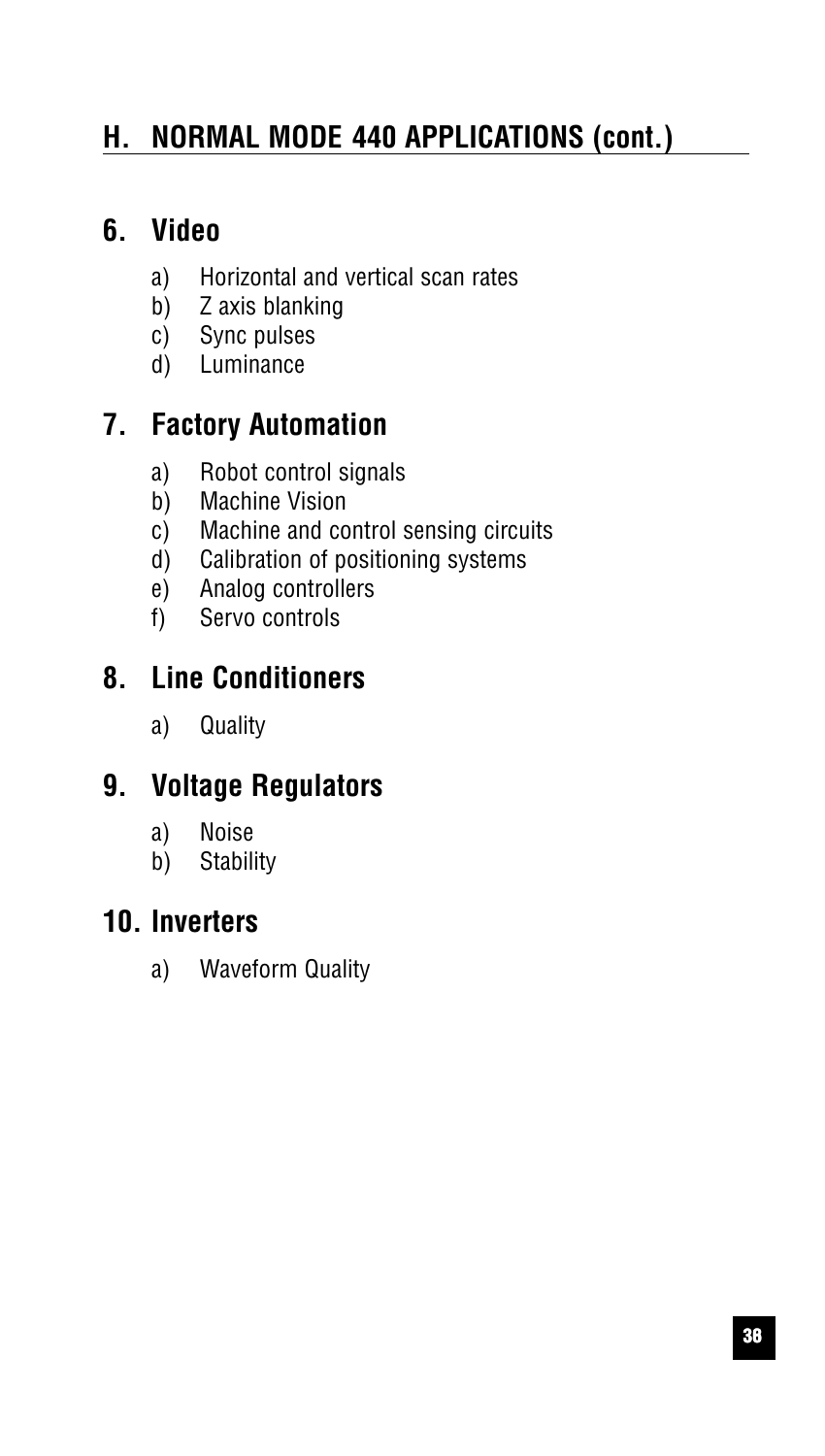

# **Monitoring Power Quality**

The 440 can monitor power quality on branch circuits from the breaker box. This helps to identify existing or potential circuit instability. Connect the 440 at the breaker box and follow instructions to measure AC Voltage.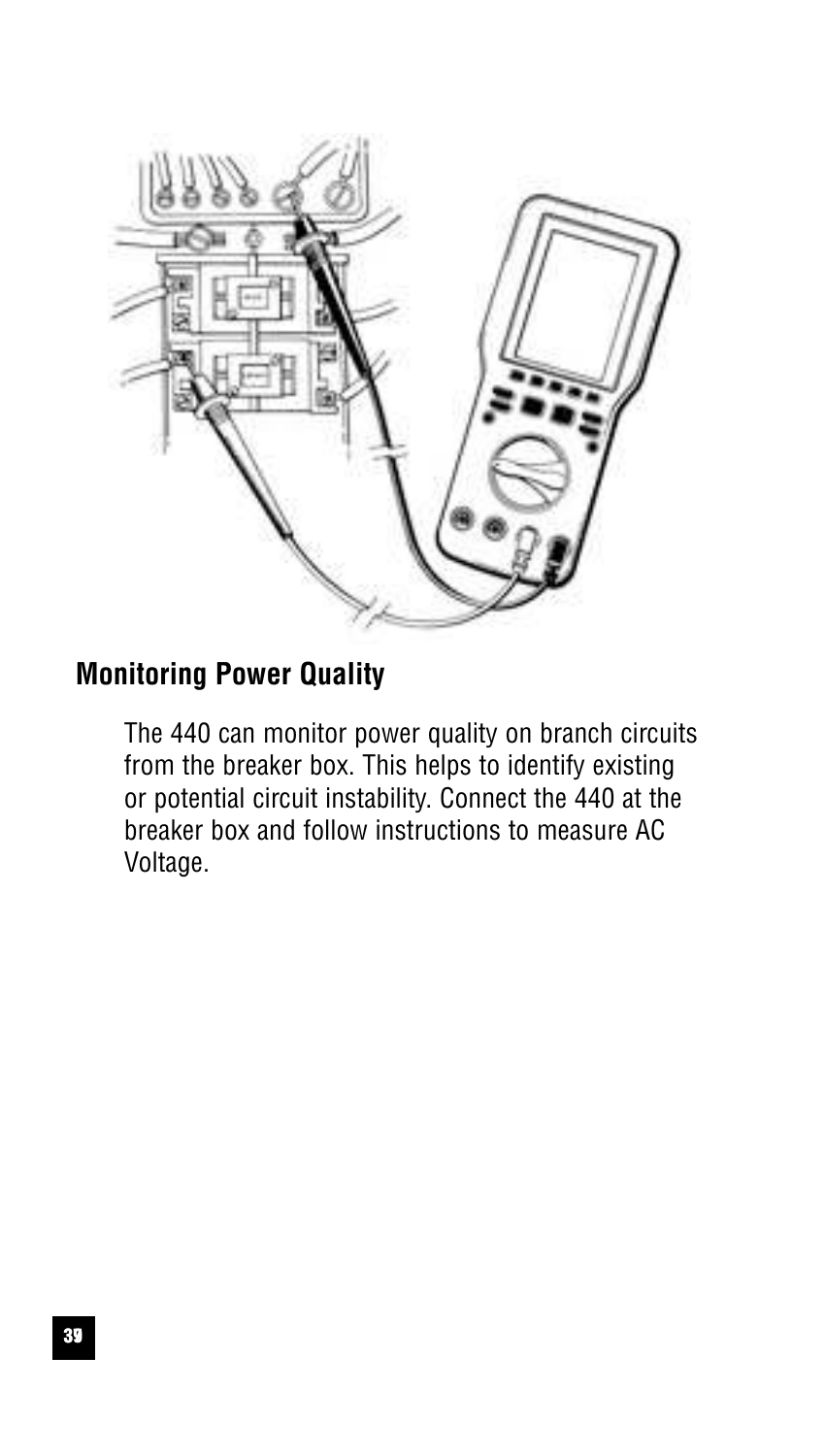# **I. TREND MODE 440 APPLICATIONS**

The 440 trend mode is used to look at signals over a period of time to see if they changes or get interrupted. Set-up the 440 as follows:

# **Set-up Procedure:**

- 1. Set the rotary switch to the desired function depending on the device being measured (ACV, DCV, ACA, DCA,Cap,Freq).
- 2. Push the button to manually select the correct range by pushing the **F1** or **F2** buttons then push **EXIT.**
- 3. Press the **D MODE** button.
- 4. Press the **TREND (F4)** button.
- 5. Set **TIME SET (F2)** and **TREND TYPE (F3)** for the trend being measured and RESTART (F4) press.
- 6. The 440 will display the trend graph on the LCD.

# **Applications:**

- 1. Industrial Furnace Controls
- 2. Climate Control

a)Waveform quality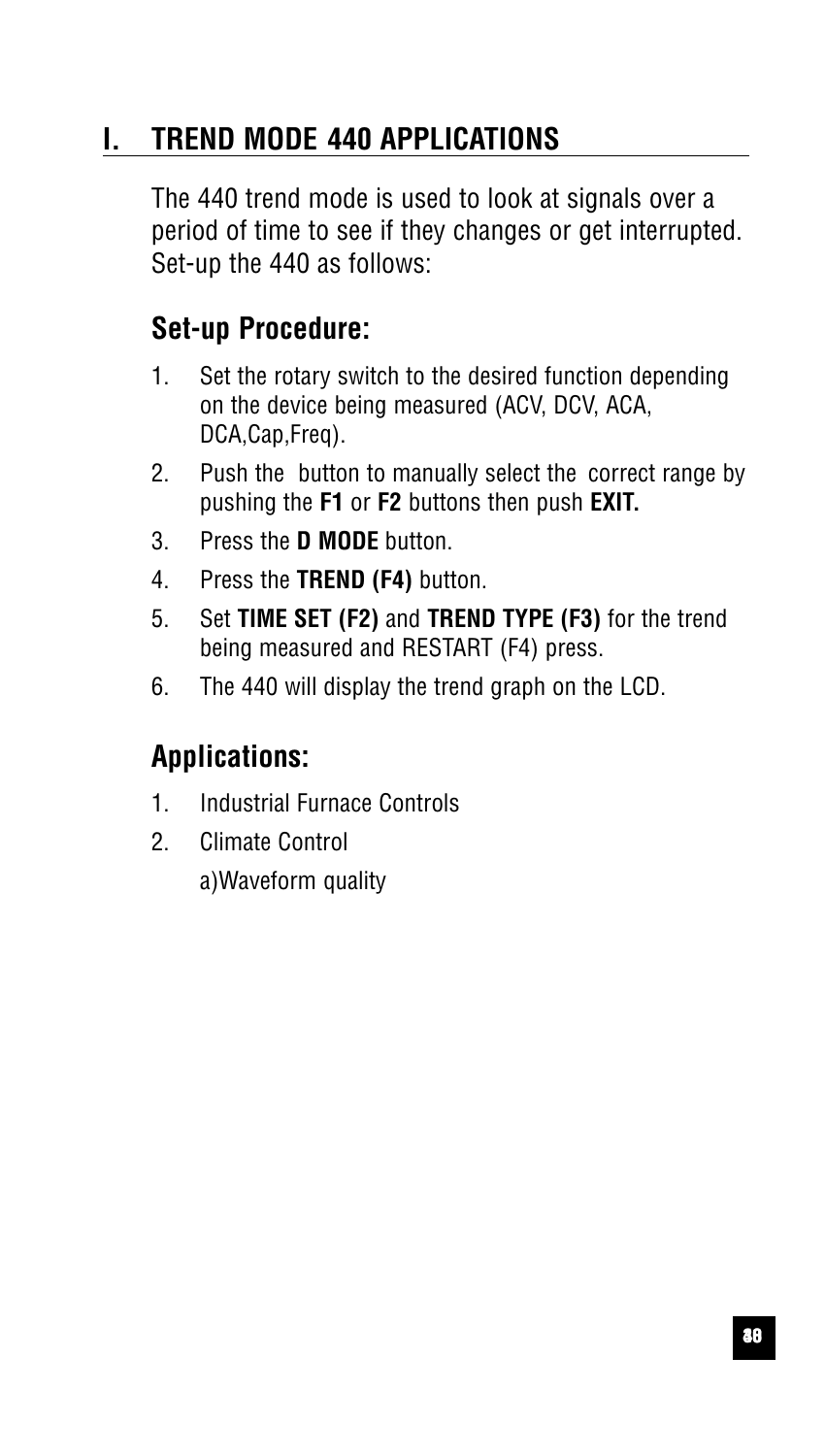# **J. GLITCH CAPTURE 440 APPLICATIONS**

The 440 Glitch Capture feature can be used to look at the applications listed below. Set-up the 440 as follows:

# **Set-up Procedure:**

- 1. Set the rotary switch to the desired function depending on the device being measured (ACV, DCV, ACA, DCA).
- 2. Push **RGE** button to manually select the correct range by pushing the **F1** or **F2** buttons then push **EXIT.**
- 3. Press the **D MODE** button.
- 4. Press the **SCOPE (F3)** button.
- 5. Adjust the **TIME BASE (F1)** and **TRIGGER LEVEL(F2).** (Note: Trigger level must be set slightly above normal signal level to capture a spike.)
- 6. Push **GLITCH CAP (F4)**.
- 6. 440 will display the waveform measured when triggered.

# **Applications:**

- **1. Industrial Motor Controls** a) SCR trigger pulses
- **2. Power Quality**
	- a) Machine Start-up
	- b) Power quality interference and noise

### **3. Programmable Logic Controls**

- a) Input and output signals
- b) Control signals
- c) Signal conditioning circuits
- d) Communication lines
- e) Power supply

### **4. Uninterruptible Power Supplies**

a) Switching circuits

# **5. Industrial Lighting Controls**

- a) SCR's
- b) Solid State circuitry

### **6. Line Conditioners**

- a) Noise
- b) Quality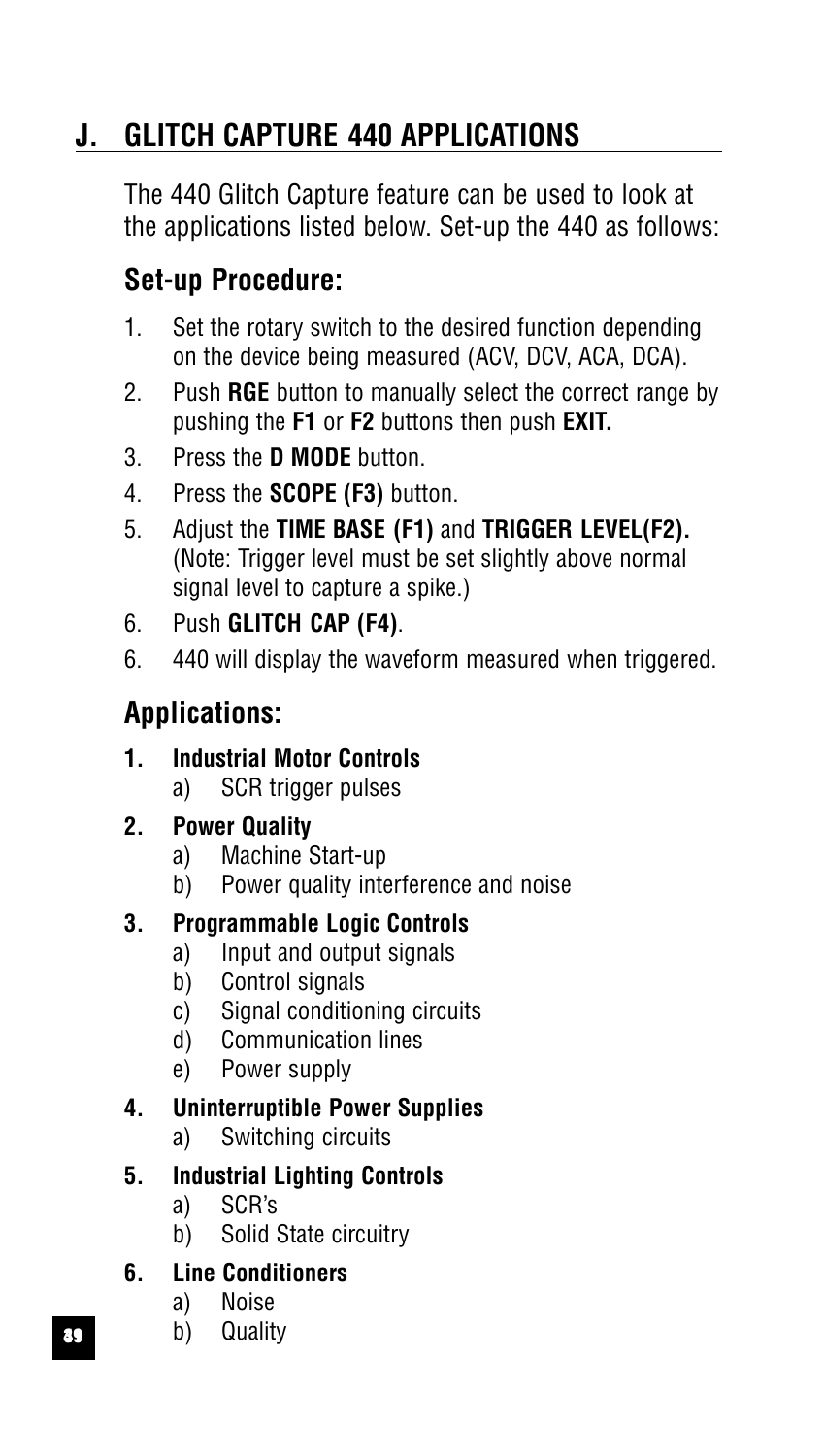# **K. ACCESSORIES\***

| <b>Standard Accessories</b> | Part No. |  |
|-----------------------------|----------|--|
| Charger/Adapter             | A401     |  |
| <b>Test Lead Set</b>        | A050     |  |
| 7.2 V Battery Pack          | A004     |  |
|                             |          |  |

| <b>Optional Accessories</b>   | Part No.        |
|-------------------------------|-----------------|
| Deluxe Carrying Case          | A900            |
| Software and RS232 Cable      | A402            |
| Fuse. 0.5 Amp                 | A104            |
| Fuse. 10 Amp                  | A110            |
| <b>Temperature Adapter</b>    | A301            |
| Pressure adapter              | A620            |
| AC amp adapter $(0-400)$      | A251            |
| AC/DC amp adapter (0~400)     | A256            |
| AC/DC amp adapter (0~1000)    | A296            |
| Deluxe test lead set          | <b>TLS2000B</b> |
| Screw-on alligator clips      | A150            |
| $CO$ adapter $(0-1999$ ppm)   | A701            |
| CO adapter w/Alarm            | A702            |
| CO Adapter w/Push button zero | A711            |
| Thermocouple adapter          | A115            |

\*These accessories have not been evaluated by UL and are not considered as part of the UL Listing of this product.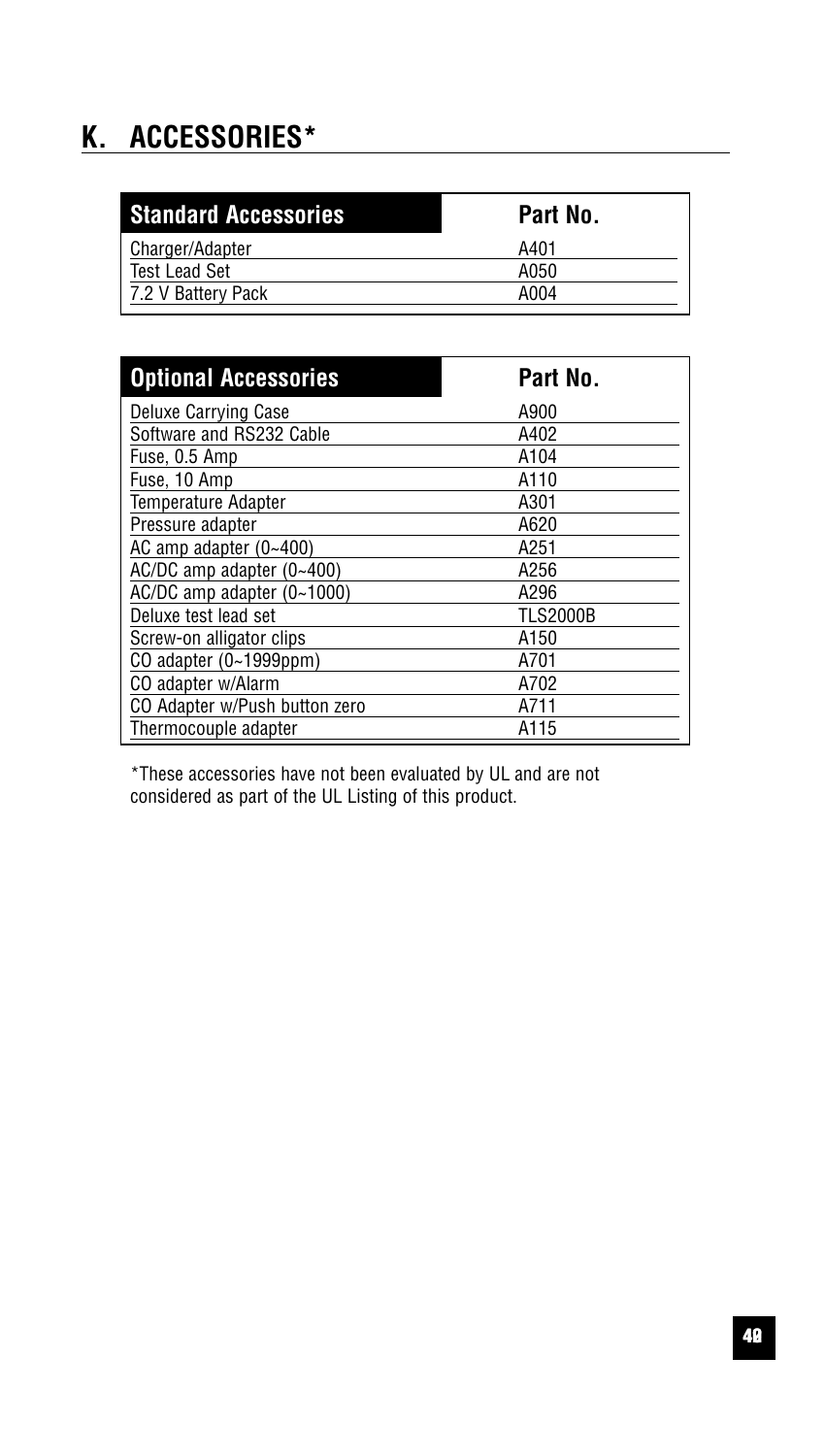# **L. MAINTENANCE**

- 1. **Battery Replacement:** The 440 battery pack needs replacement when it will no longer hold a charge. Battery is replaced as follows:
- a. Disconnect and remove all test leads from live circuits and from the 440.
- b. Remove the five screws from back of the housing.
- c. Carefully pull apart the front and rear instrument housing.
- d. Remove old battery pack and replace with new.
- e. Reassemble instrument in reverse order from above.

#### **WARNING:**

- Replace old battery with new 7.2V battery pack.
- Make sure that replaced battery part number is A004.
- To charge the battery, battery eliminator 'A401' should be used.
- 2. **Fuse Replacement:** Both the A and µmA input jacks are fuse protected. If either does not function, replace fuse as follows:
- a. Disconnect and remove all test leads from live circuits and from the 440.
- b. Remove the five screws from the back of housing.
- c. Carefully pull apart front and rear instrument housing.
- d. Remove old fuse(s) and replace with new fuse(s).
- e. Reassemble instrument in reverse order from above

#### 3. **Cleaning your 440:**

Use a mild detergent and slightly damp cloth to clean the surfaces of the 440.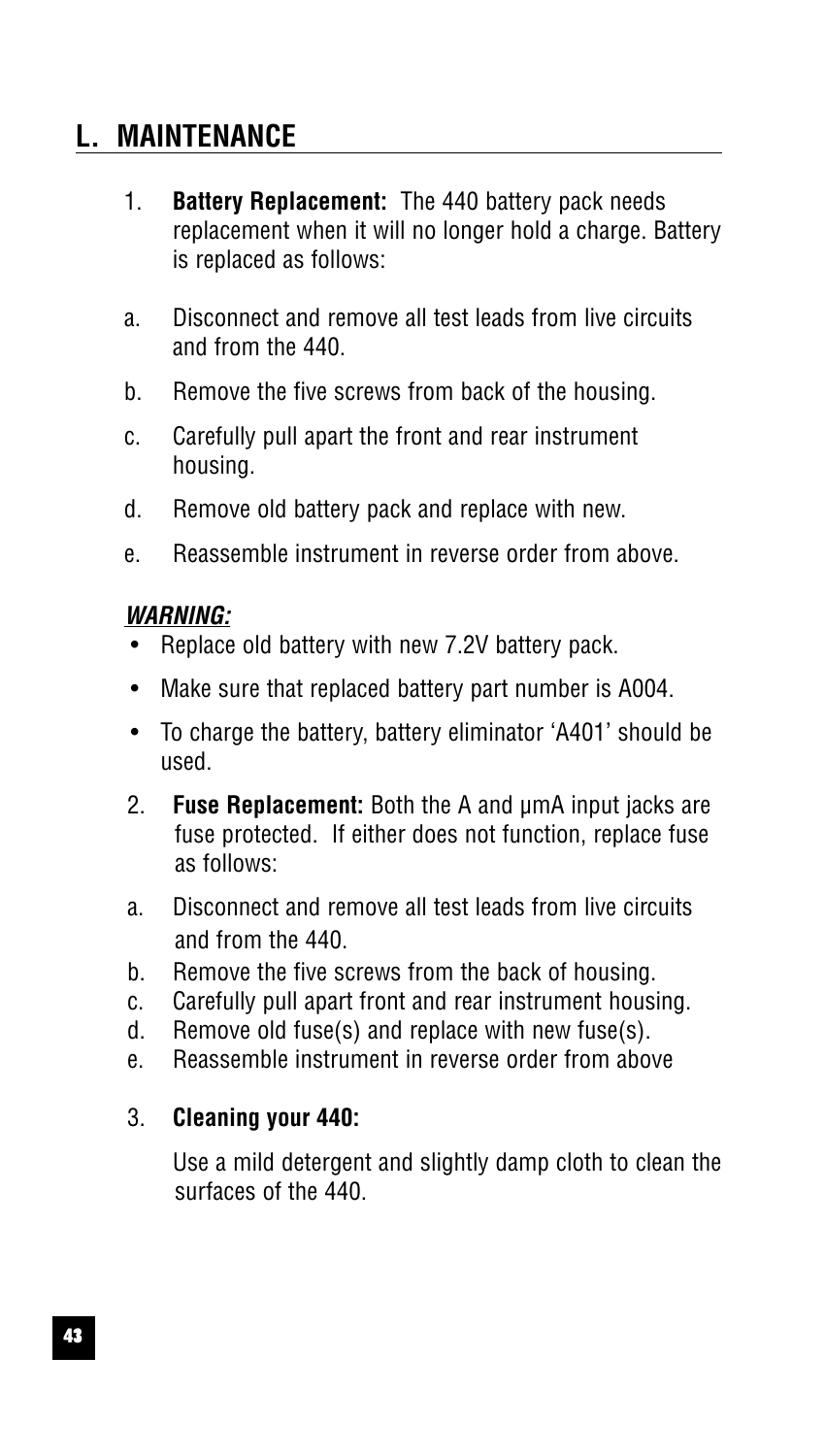# **M. OPTIONAL RS232 COMMUNICATION AND SOFTWARE INSTALLATION /OPERATION GUIDE**

# **HARDWARE REQUIREMENTS**

- IBM PC or compatible.
- Microsoft Windows version 3.X or Windows 95.
- Serial communications port.

# **SOFTWARE INSTALLATION.**

- 1. Insert the 3.5" floppy disk provided in to disk drive  $A(B)$ .
- 2. WINDOWS 3.1 From program Manger Click "File" Click "RUN" and type A(B):\SETUP.EXE Click the "OK" button or press enter.
- 3. WINDOWS 95 Click start Click "RUN" and type A(B):\SETUP.EXE Click the "OK" button or press enter.
- 4. "Initializing setup" will be displayed.
- 5. "Install to C:\VDMM box will be displayed. This is the default location for this program. If you would like to install this program into a different directory type in the new directory at this time.
- 6. Press the "continue" button.
- 7. The installation status will be displayed This shows the progress of the installation.
- 8. "Scope Plus Installation is complete!" will be displayed when the installation program is complete. Press "OK"

The program been completely installed and is ready for use.

# **ESTABLISHING COMMUNICATION BETWEEN SCOPE PLUS AND YOUR PC.**

- 1. Double click the "scope plus" icon.
- 2. Connect the 9 pin male connector of the RS232 cable to a top of the 440. Connect the 9 pin female connector of the RS232 cable to a serial COM port on your computer.
- 3. Select the COM port that is being used in the"COM ports" box.(com port 1,2,3 or 4)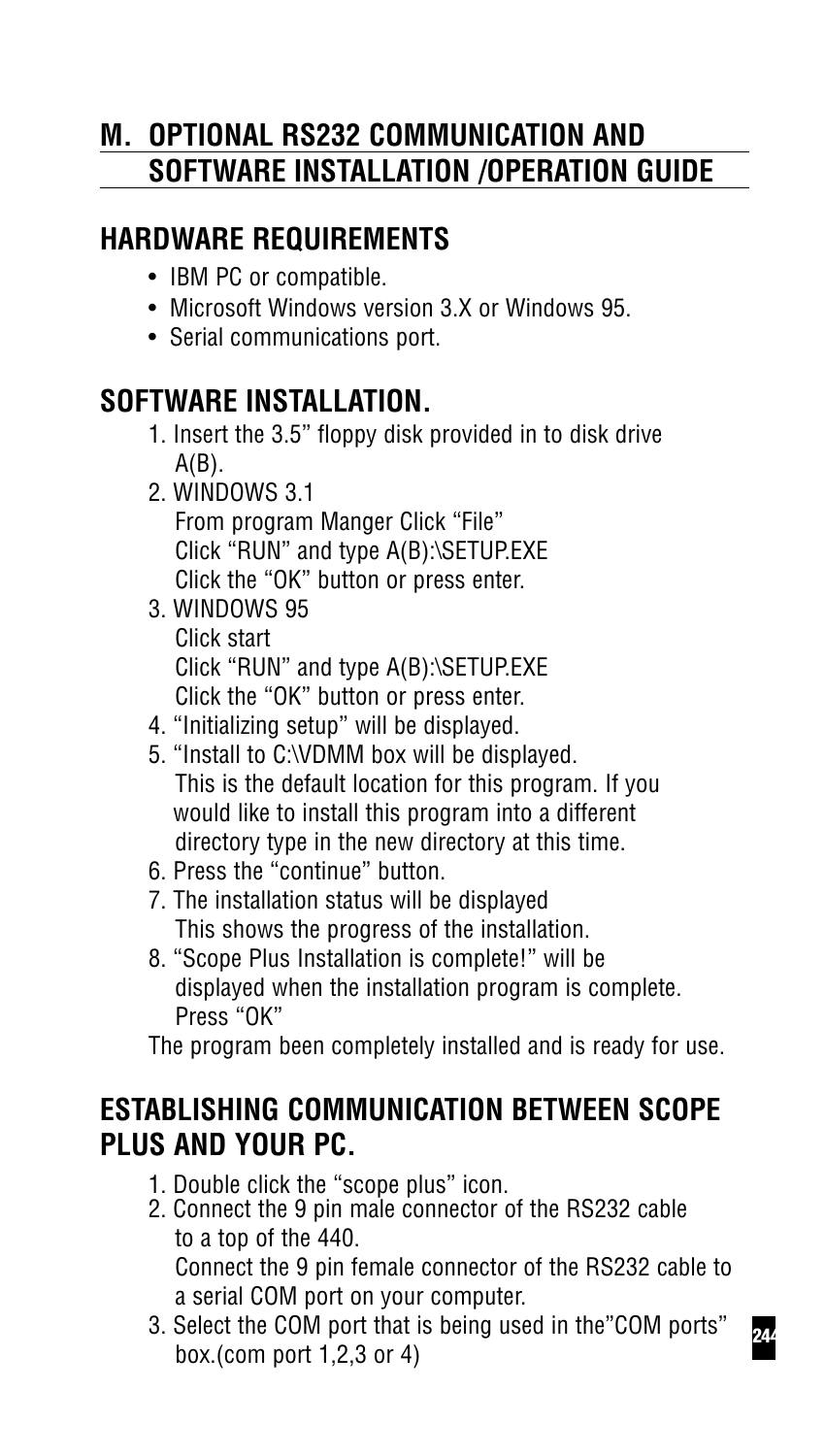4. Click the "START" button in the "Communication" box.

The scope plus will being to communicate with the computer at this time and readings will be displayed in the upper left corner of the screen.

Click "Stop" to cancel.

### **DESCRIPTIONS**

| <b>START</b>     | Begins communication between the Scope<br>plus and the PC. |
|------------------|------------------------------------------------------------|
| STOP             | Ends communication between the Scope plus<br>and the PC.   |
| DATE             | Current date based on internal clock.                      |
| TIME             | Current time based on internal clock.                      |
| S/TIME           | Use to set the sampling time.                              |
|                  | COMM PORTS Select the communication port being used.       |
| <b>BAUD RATE</b> | Select the baud rate.                                      |

SAVE IN FILE MANAGEMENT(DMM/SCOPE)BOX.

: Stores recorded data to a specific file for meter(scope).

LOAD IN THE FILE MANAGEMENT(DMM/SCOPE)BOX. : Retrieves saved data from a specific file for meter(scope).

WAVEFORM MEMORY LOAD BOX.

: Retrieves saved waveform memory from the scope plus.

PRINTER BOX.

: RDG DATA Start/stop printing data.

SCREEN Print main screen.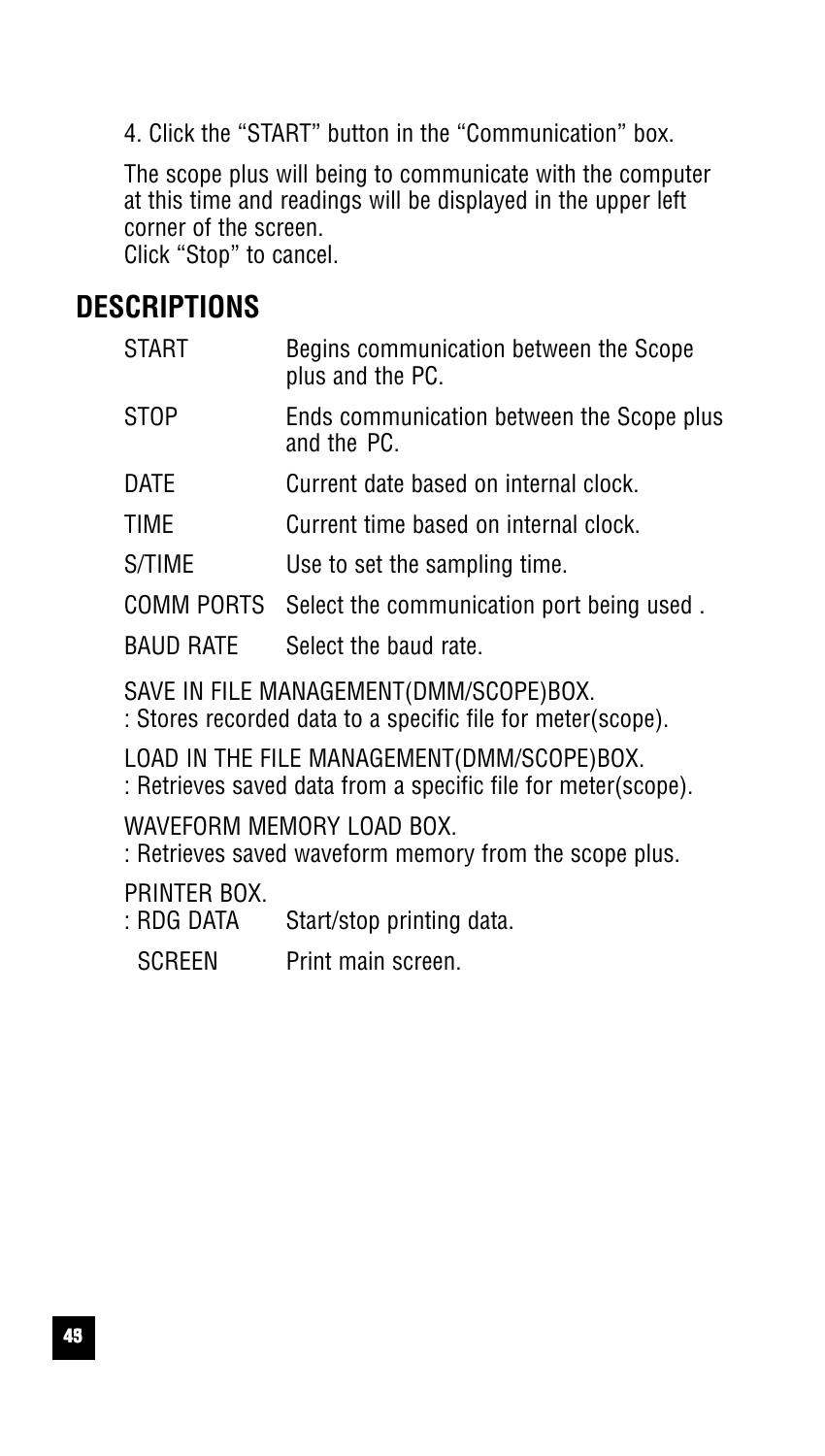# **N. TROUBLE SHOOTING GUIDE**

#### **Problem Probable Causes**

#### **Does not power up**

- Dead or defective battery
- Broken wire from battery pack to PCB

#### **Won't display current readings**

- Open fuse
- Open test lead
- Improperly connected to circuit under test